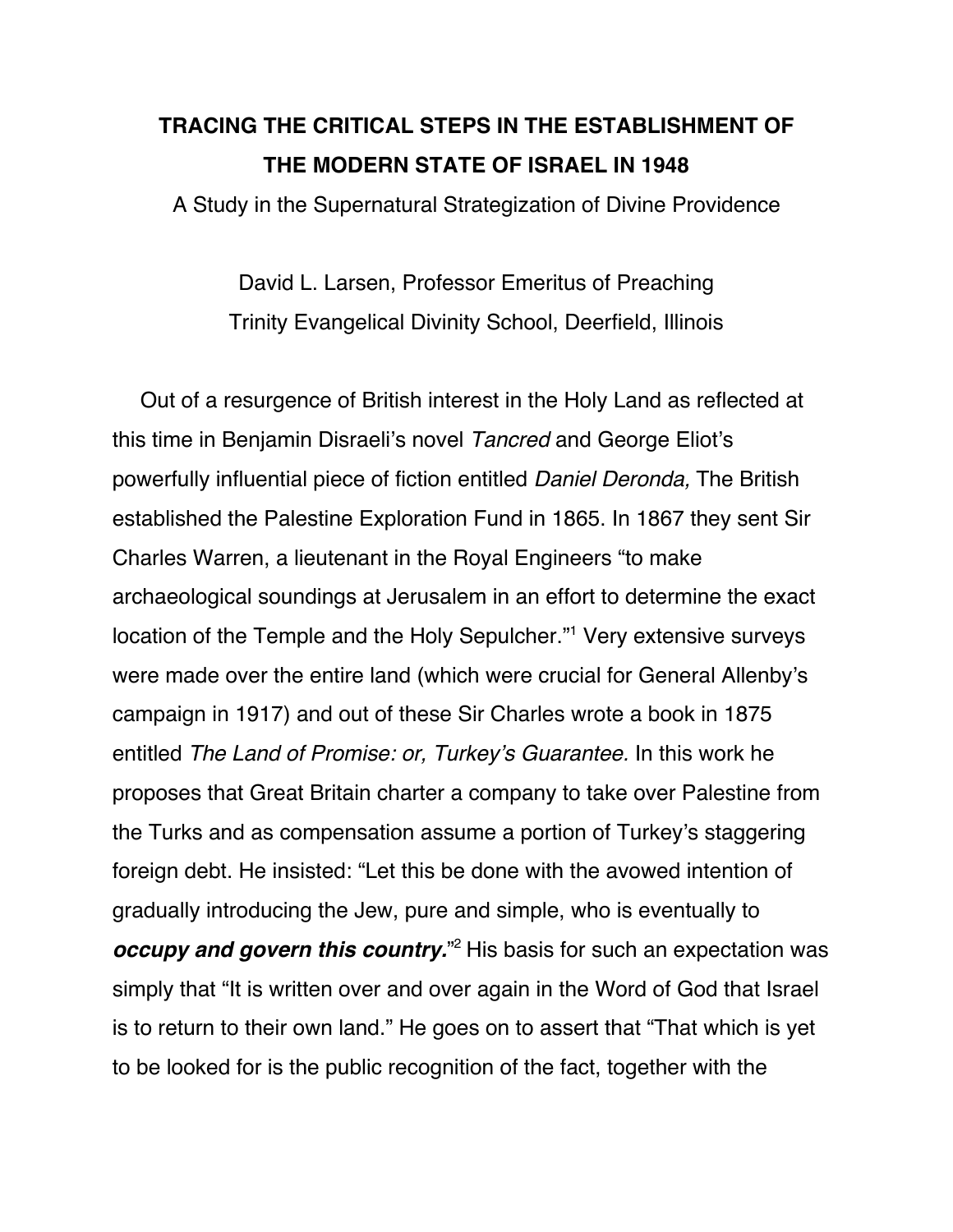restoration, in whole or in part, of Jewish national life, under the protection of some one or more of the Great Powers."3

I invite you to join me in tracing the critical steps in the actualization of this vision - the establishment of the modern state of Israel, which Billy Graham in 1970 called "by far the greatest Biblical event that has taken place during the 20th century."

## **I.THE BACKDROP—THE SUSTAINING OF THE VISION AMONG JEWS AND CHRISTIANS ACROSS THE CENTURIES**

We sense even among the ante-Nicene fathers that "there is the perception that there would be a literal fulfillment of the promises of the Kingdom to come" and that national Israel and the Church are to be distinguished.4 Notwithstanding his move into amillennialism, Augustine saw in Scripture the basis for believing that the "elect Israelites" would be converted through the preaching of Elijah (Civit. Dei, XX.21, 29) in the final wrap-up of space-time history. An impressive succession of advocates and conservators of the conviction that God has yet very special things for the Jews would have to include Orthodox Jews ("Next year in Jerusalem!"), Joachim of Fiore and almost all of the Puritans and continental Pietists. John Owen, the eminent Puritan divine and Vice Chancellor of Oxford wrote:

**"The Jews shall be gathered from all parts of the earth where they are now scattered, and be brought home to their homeland before the "end of all things" prophesied by St. Peter can occur."5**

 $-2-$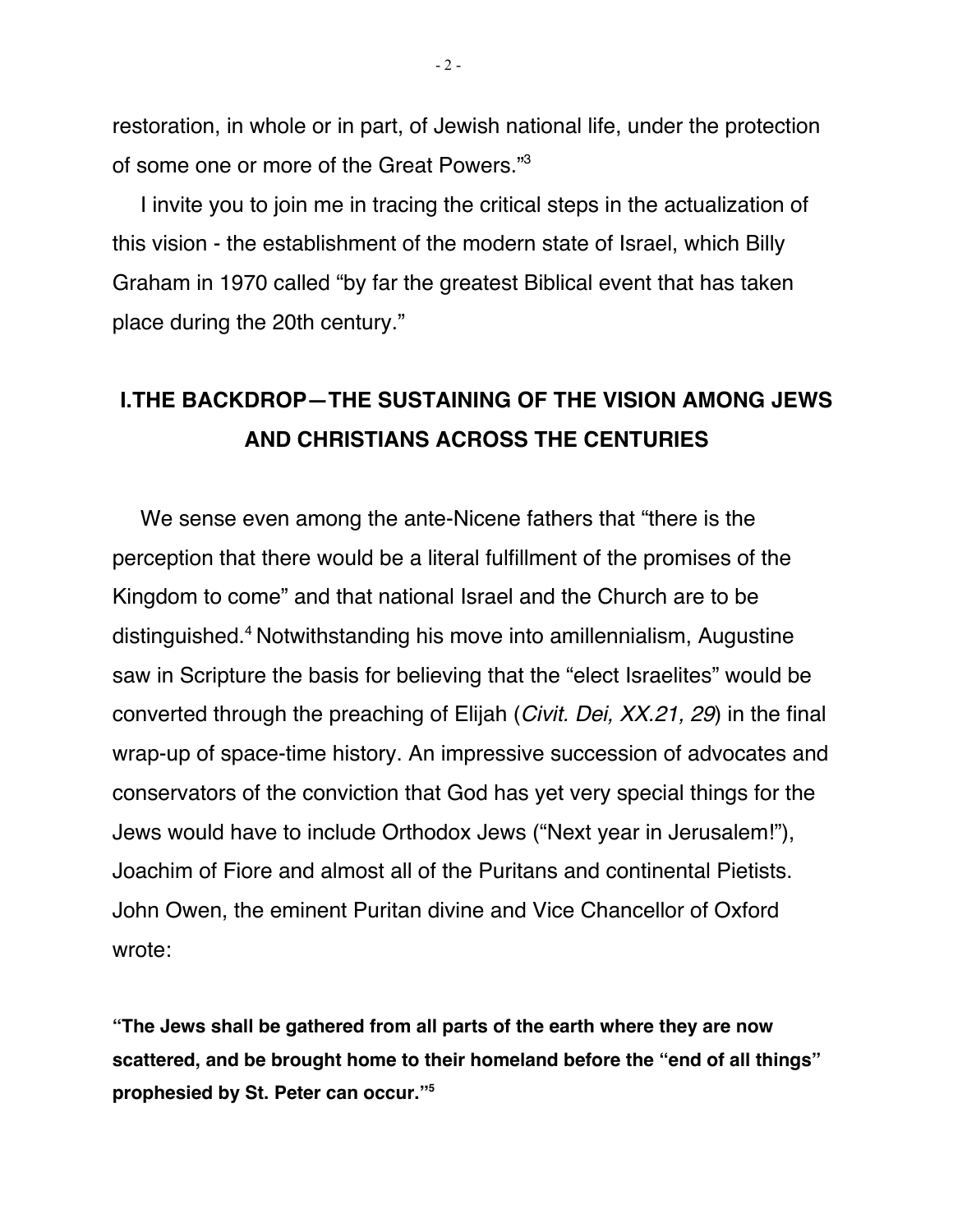In his massive work of 1669, The Mystery of Israel's Salvation Explained and Applied, Increase Mather, Boston pastor and president of Harvard stated:

**"When once God begins this work of Israel's salvation, it shall be carried on with speed and irresistible might--at their return they shall even fly (Isaiah 11:14). Some have doubted whether they should ever possess the land of their Fathers, but the Scripture is very clear and full on this."6**

Some of course have urged a replacement theory or the supersession of the Church over Israel. The notion that God has banished his ancient covenant people to the slag heap of history has of course been a seed-bed of anti-Semitism. John Stott speaks of Christian Zionism as a cult.

Others have argued that something spiritual would happen to the Jews at the end of history but not restoration to the land. George Ladd (who saw the 144,000 as the church), the amillennialist D.M. Lloyd-George and the postmillennialist Charles Hodge would be in this company. At least they see Romans 11 as speaking about the Jews at the end of history and not of the church.

Still others see the present gathering of Jews from the Diaspora as the fulfillment of prophecy - this is it! A return of Jews in unbelief. 5,000,000 Jews in Israel today. Others insist that the return of the Jews is in repentance and faith (cf Deuteronomy 30:1ff) and hence will be at the end of the Tribulation when Christ comes back in power and glory "when every eye will see Him" (Revelation 1:7). My own premise fuses both of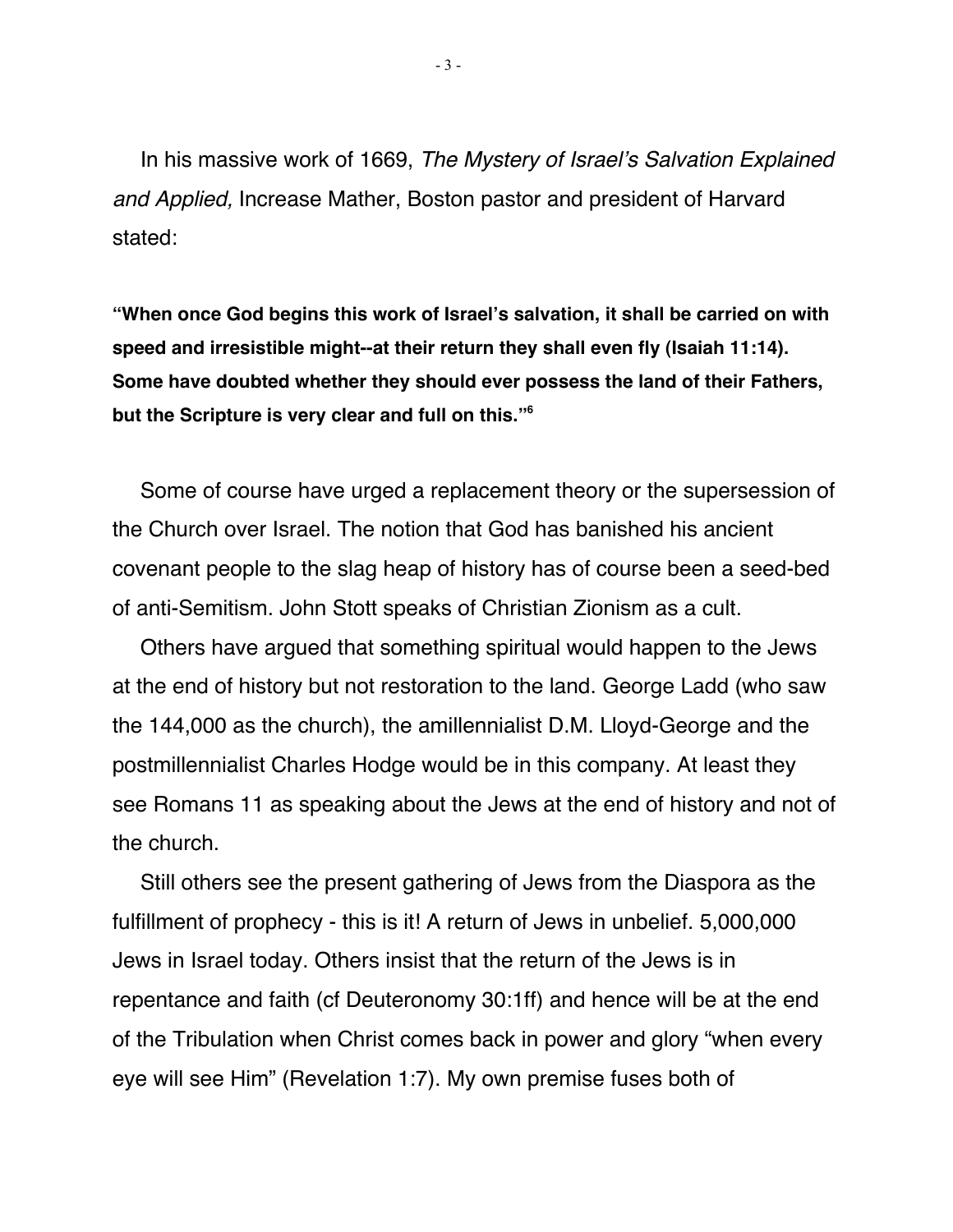these—there is an inauguration of the restoration in unbelief—a beginning—the vanguard of the 144,000 converted at the midpoint of the Tribulation but the full restoration will not be complete or conclusive until Christ has descended to rule from the throne of David.

Is not the fig tree budding? How can there be a tribulation temple if Jews have not returned in considerable numbers? How can the anti-Christ make a covenant and then break it if the Jews have not returned? How can the 144,000 have a mission of evangelism unless they are converted? The dry bones must come together and be joined bone to his bone and then life will enter into the bones (Ezekiel 37).

This kind of expectation of the Jewish restoration to the land has been a constant over much time and included Charles H. Spurgeon, William Carey, Henry Martyn, Andrew Fuller, Charles Simeon, Phoebe Palmer of our country (in her Israel's Speedy Restoration and Conversion Contemplated, or Signs of the Times, 1854), George N.H. Peters and a great host. And our generation has lived to see the return and the establishment of a Jewish state, the first since the days of the Maccabees.

## **II.THE MODERN REINVIGORATION OF THE VISION OF ISRAEL'S RESTORATION**

The Jews in their worldwide dispersion (so literally foretold in Deuteronomy 28-29) were never off the screen. Expelled from England by Edward II in 1242, they were welcomed back by Oliver Cromwell in the days of the Protectorate. None less than Napeoleon Bonaparte when on a political adventure in the Middle East cried out in 1799: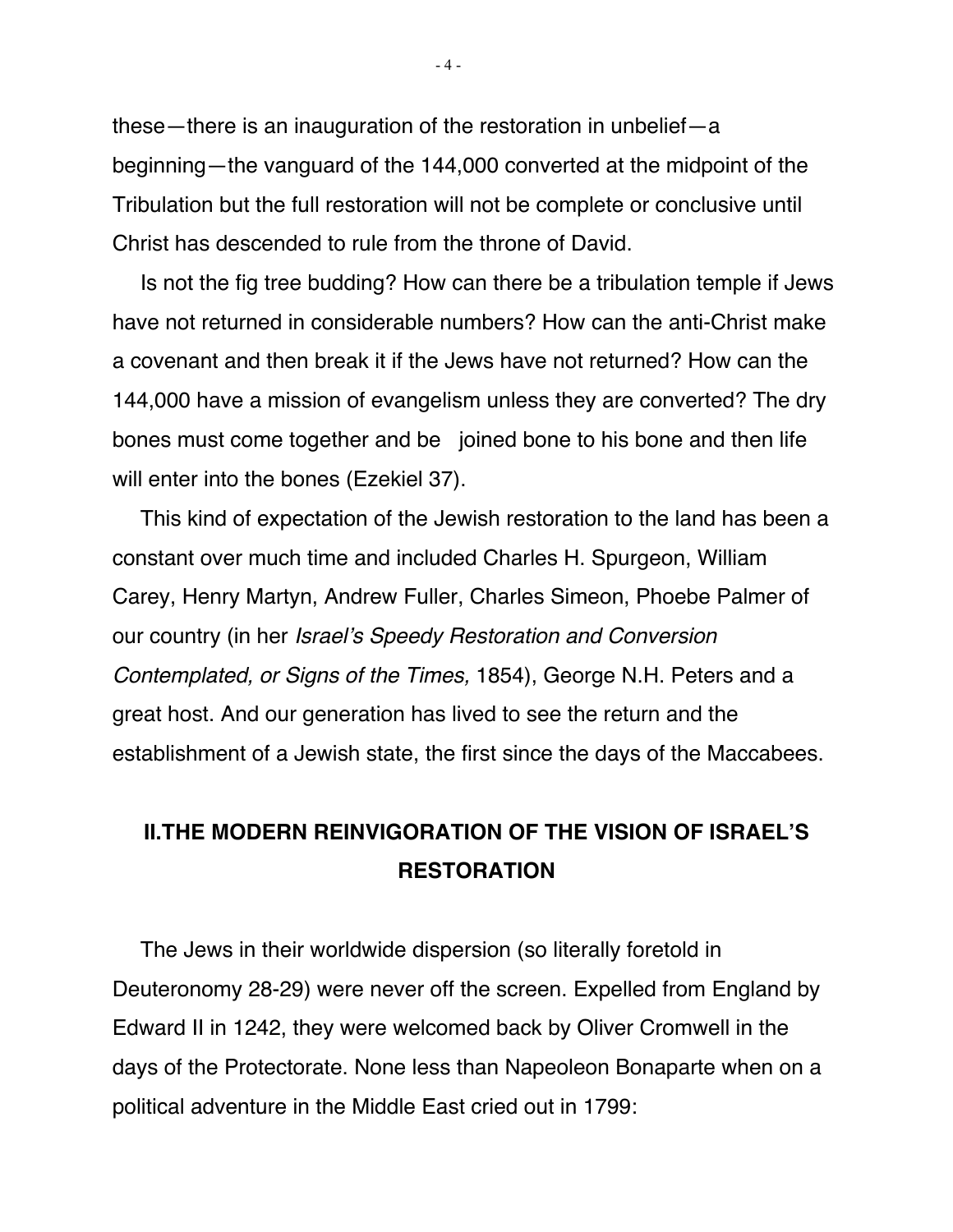**"Israelites, arise! Ye exiled, arise! Hasten! Now is the moment which may not return for thousands of years, to claim the restoration of civil rights among the population of the universe which have shamefully been withheld from you for thousands of years, to claim your political existence as a nation among nations, and the unlimited natural right to worship Jehovah in accordance with your faith, publicly and probably forever."7**

Napoleon was thus the first head of state to propose the restoration of the Jewish state. Although Germany always had a special interest in the land (remember Frederick the Great's famous response to this chaplain's question as to the strongest evidence for the truthfulness of Scripture—'THE JEW") and the German Colony in Jerusalem, the British had the most persistent and informed an involvement. Many Brits visited the land including Lord Byron who was involved in the re-opening of Petra in 1811 and the Bonar-McCheyne expedition of 1839 (out of which came the fruitful Budapest mission to the Jews in which Alfred Edersheim, David Baron and Adolph Saphir and other worthies were converted).<sup>8</sup> National aspirations and a race to build the Suez Canal brought Britain, France, Germany and Russia into serious conflict over Palestine. A key British figure was Anthony Ashley Cooper or Lord Shaftesbury (1800–1885) who was deeply influenced by his friend Bishop Edward Bickersteth in his study of Bible prophecy and his conviction that "Christ would come again suddenly and soon." He studied Hebrew under MacCaul and in correspondence with the British Foreign Secretary, Lord Palmerston,

- 5 -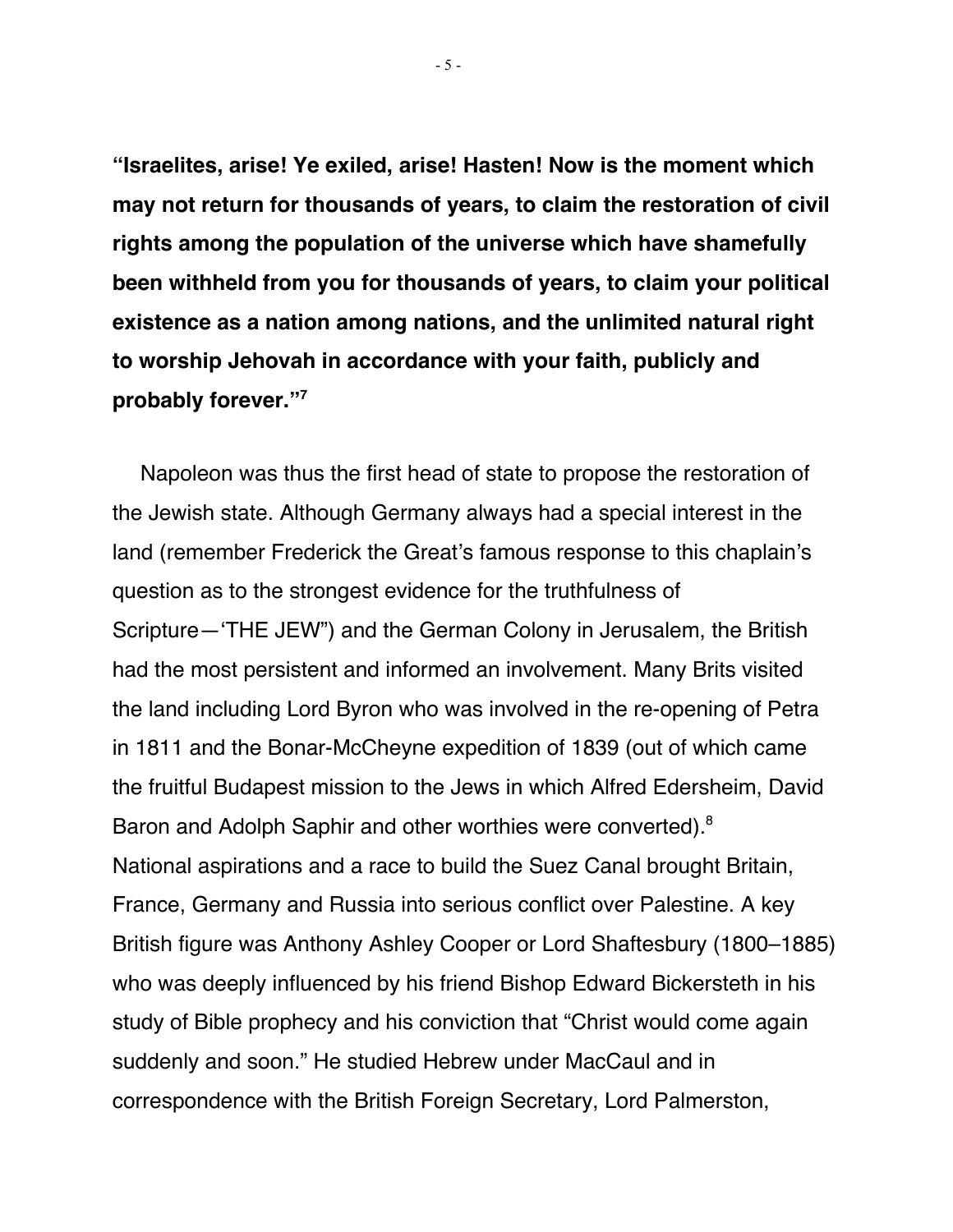advocated British support for a Jewish national homeland in Palestine. The Damascus Incident of 1840 when the Jews were accused of the ritual murder of a Capuchin friar saw a chilling pogrom in which "riots, sacking, imprisonment and torture to exact confessions" ran amok.<sup>9</sup> Shaftesbury (a true Zionist before the fact) according to his biographer "never had a shadow of a doubt that the Jews were to return to their own land" or that Lord Palmerston's intervention on behalf of the Jews made him the antitype of the Persian Emperor Cyrus.

The butchery in Damascus also aroused the protests of the American President, Martin Van Buren. Mark Twain wrote of the prophecies of the Jews returning to their land and "the restoration of their "ancient power and grandeur."10 The assassination of the Russian Csar Alexander II brought violent pogroms in which 1 1/4 million Jews were slaughtered. Pivotal to American thinking were M.N. Noah, a Jewish lawyer and American consul in Tunis who became burdened for the Jews and William E. Blackstone (1841–1935), a Chicago businessman who gathered 413 names of prominent Americans and presented them to President Benjamin Harrison in a petition supporting "the political right of Jews to rebuild the nation of Israel."11

Blackstone was a Methodist who was involved in the Civil War and knew Generals Grant and Mead and President Lincoln. In 1862 Grant had expelled all Jews from his military region but President Lincoln revoked this order.12

Blackstone prospered in business and published his widely read book Jesus is Coming in 1878. Influenced by Dr. James Brookes of St. Louis and C.I. Scofield, Blackstone's views were very close to those of the Irish

- 6 -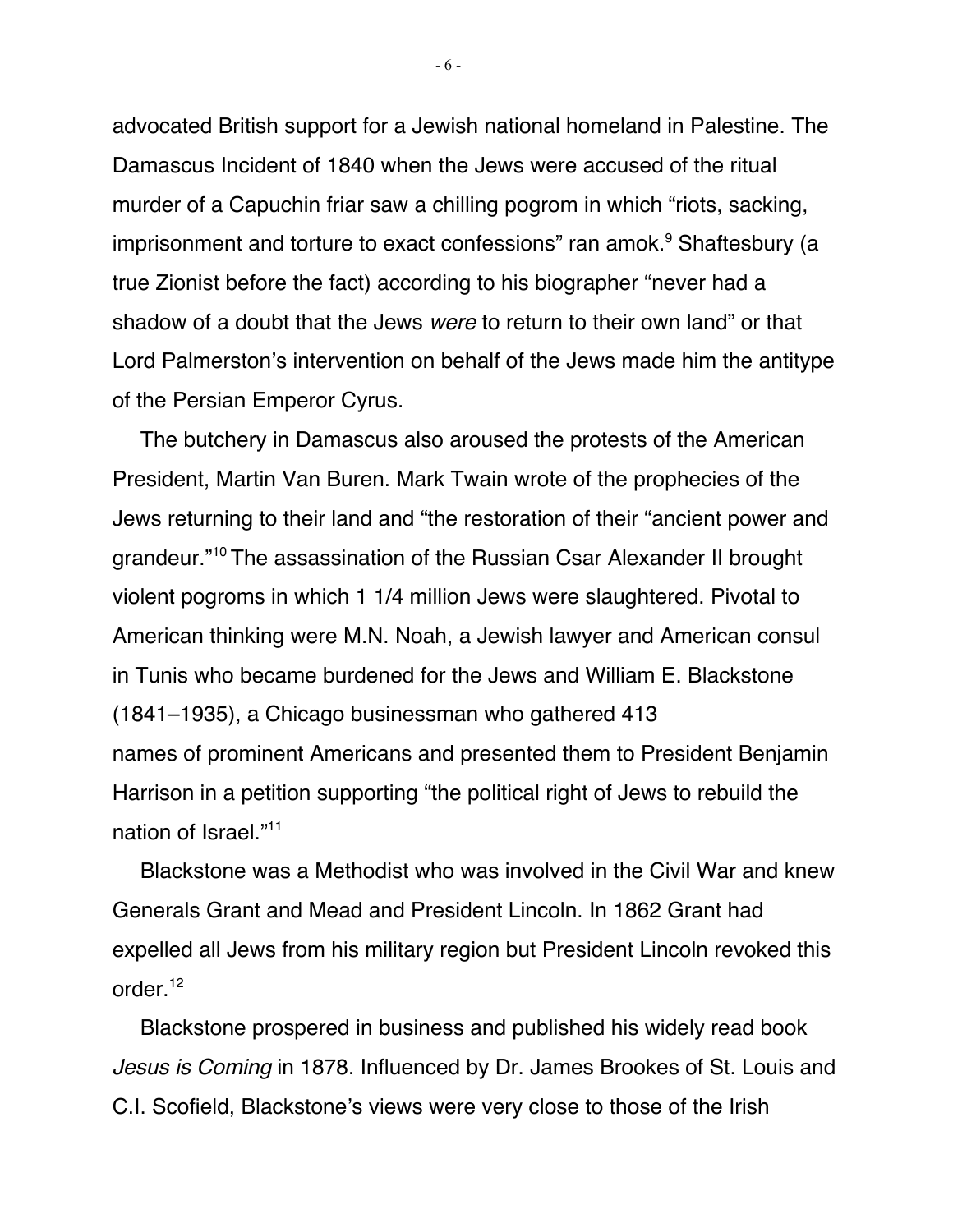preacher, John Nelson Darby. Grose observes: "Blackstone's literal interpretations of Scripture may have offended mainstream American Protestantism, which had long since adopted a more flexible theology. But with his friends, Dwight L. Moody and C.I. Scofield, Blackstone clung to the Holy Text word for word, holding that the Jewish people remained to become once more God's elect, the chosen people."<sup>13</sup>

Blackstone spoke of the return of precursors in unbelief which would be just the beginning of the fulfillment of the promises which would embrace the virtual return of all of world Jewry to the land. The permanent restoration will allow for Israel to be a center of blessing for all nations (Isaiah 49:18, 22-23, Micah 4:1-2, Zechariah 8:20-23, 14:16). He established the American Messianic Fellowship in Chicago which is still a viable witness to the Jews. Blackstone had the vision of a Jewish state and the savy to realize some careful political pressure would have to be part of its ultimate fulfillment. While President Harrison would not be such a "Cyrus," a later American president would see himself in such a role. The Jews would not forget.

#### **III.THE WORLD ZIONIST MOVEMENT AND MODERN ANTI-SEMITISM**

While Gentile interest and involvement in the establishment of a national home for the Jews in the Holy Land gained momentum, such a Jewish concern was also bubbling to a climax in the emergence of the World Zionist movement under the aegis of Theodore Herzl. Because of the stubborn obduracy of the Turkish Sultan and the Ottomans toward any Jewish incursion into Palestine, various Jewish philanthropists sponsored agricultural settlements of displaced Jews as the Rothschild colony in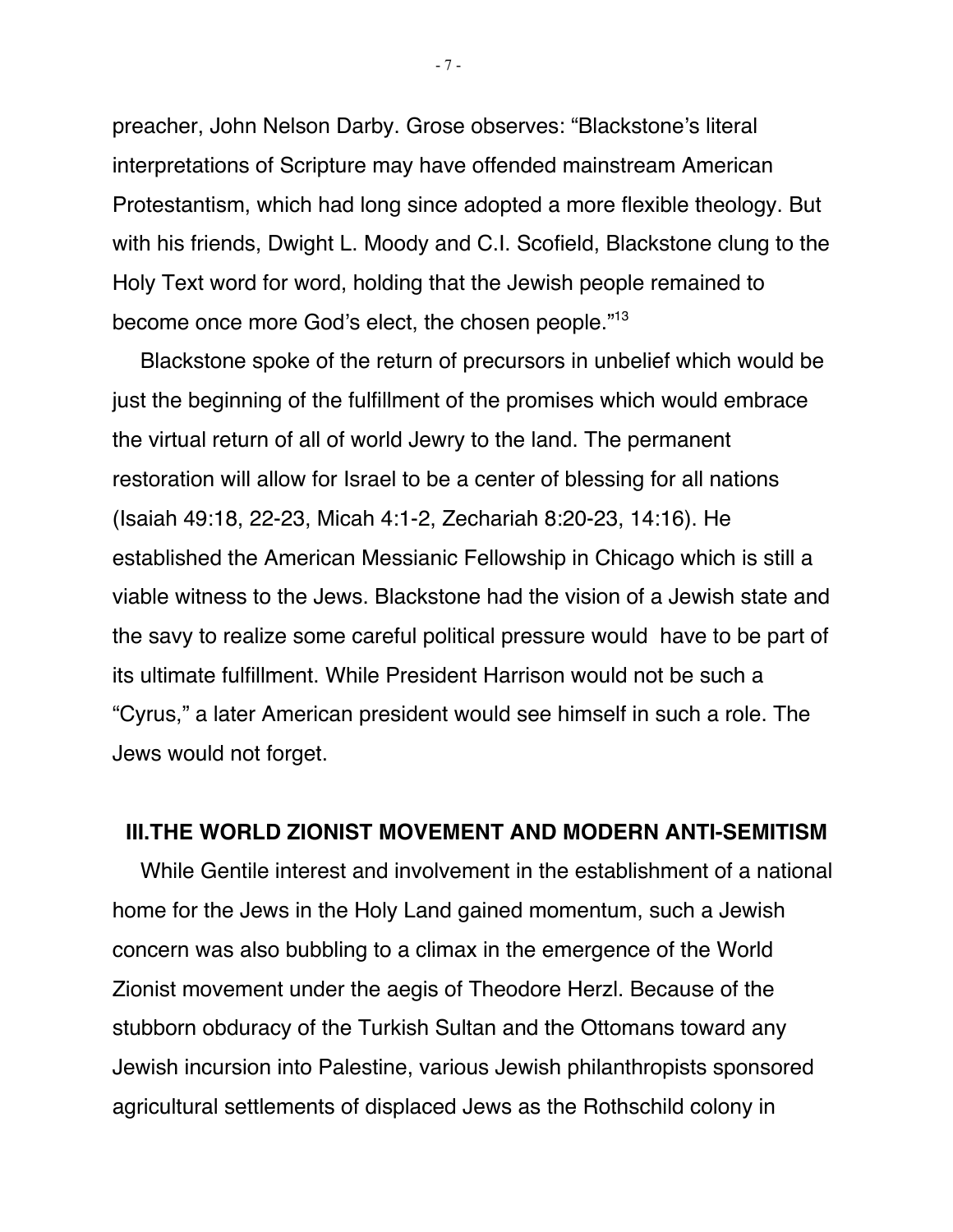Rishon le Sion in the land. Baron Hirsh proposed settling the Jews in Argentina or Paraguay in South American. The British talked about El Arish in Egypt and Joseph Chamberlain pled for Uganda. Much later Bernard Baruch of the US projected Angola as the site. Even eastern Saudi Arabia was trumpeted as the solution (before the oil deposits were discovered, to be sure).

All of this was proto-Zionism. Indeed, as former Israeli President Benjamin Netanyahu acknowledges - the early rise of Christian Zionism "antedates the modern Zionist movement by at least half a century."14 The explosive breakthrough was led by a pompous, brilliant but spiritually shallow assimilated Jew who was born in Budapest in 1860—Theodore Herzl. When he was eighteen he moved with his parents to Vienna, then home for 118,000 Jews. He had studied for the law but obviously writing was his gift. One of his best friends at the University of Vienna was Oswald Boxer who was sent by the Jewish community to Brazil to explore the possibility of resettling eastern European Jews there, but he came down with yellow fever and died at the age of thirty-two. Herzl wrote a play at this time entitled The New Ghetto which disclosed a thinly veneered Jewish self-hatred. Always hindered by a congenital heart defect, Herzl was assigned to cover the Dreyfus trial in Paris by his paper the pro-German Neue Freie Press. Dreyfus was a gentle assimilated Jew, the highest ranking Jew in the French military. He was accused of selling military secrets to the Germans. The trial was a farce and Dreyfus exclaimed: "I am being persecuted because I am a Jew."15 He was found guilty in 1894 and sent to Devil's Island off South America where he was effectively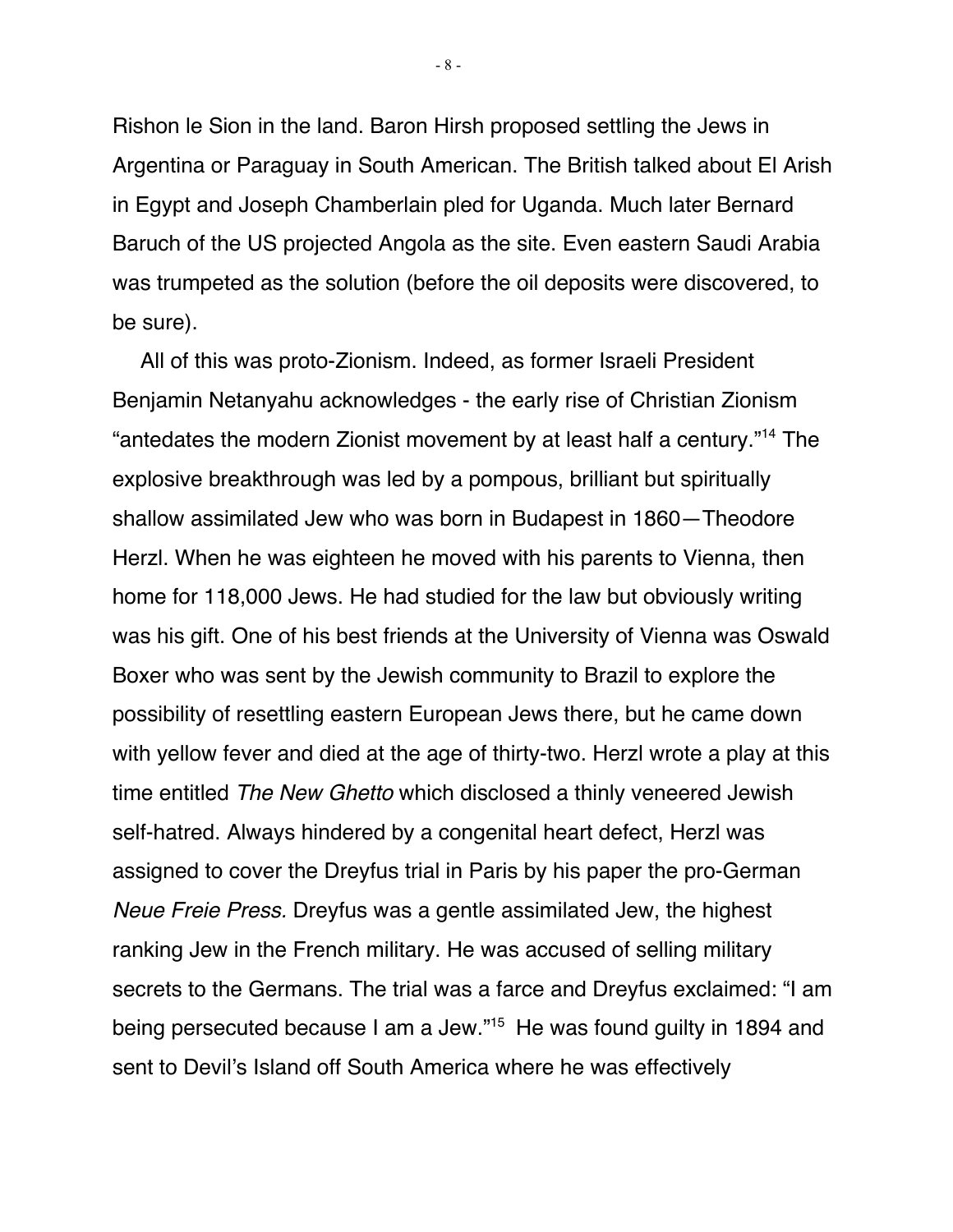destroyed. He was later exonerated and returned to France but it was too late.

Anti-Jewish riots tore the fabric of France even though many of the literati supported Dreyfus. Emile Zola had to flee France. It was clear that deep rivers of anti-Semitism flowed through refined and enlightened France. "Paris changed Herzl. French anti-Semitism undermined the ironic complacency of the Jewish would-be non-Jew."16 Herzl was profoundly shaken and wrote an 86 page tractate entitled Der Judenstaat (The Jewish State). Herzl argued that the only answer was a sovereign Jewish state in Palestine. He envisioned the robes of the high priests in the Jewish state and the Cavalry with yellow trousers and white tunics and the officers with silver breastplates. Called "the first Jewish statesman since the destruction of Jerusalem," Herzl rallied World Zionism in behalf of the restoration of the Jews to the land in face of great opposition of many prosperous Jews in the west (like the Rothschilds), the liberal religious establishment and most western governments. The state of Israel was founded in 1948, in forty-six years rather than the fifty years which Herzl had predicted. A British subject and a clergyman, William Hechler, chaplain at the British embassy in Vienna was an avid student of prophecy. He was a quintessential Christian Zionist who believed that "the prophesied moment has come" (1896). He traveled with Herzl and was one of three non-Jews who attended the first World Zionist meeting in Basel, August 29-31, 1897. He helped keep Herzl on the line of Palestine as the location of the Jewish state even in the face of great discouragement from the Turks. Hechler assisted Herzl in gaining entre to the Grand Duke of Baden, Kaiser Wilhelm II and the Prince of Wales in Britain.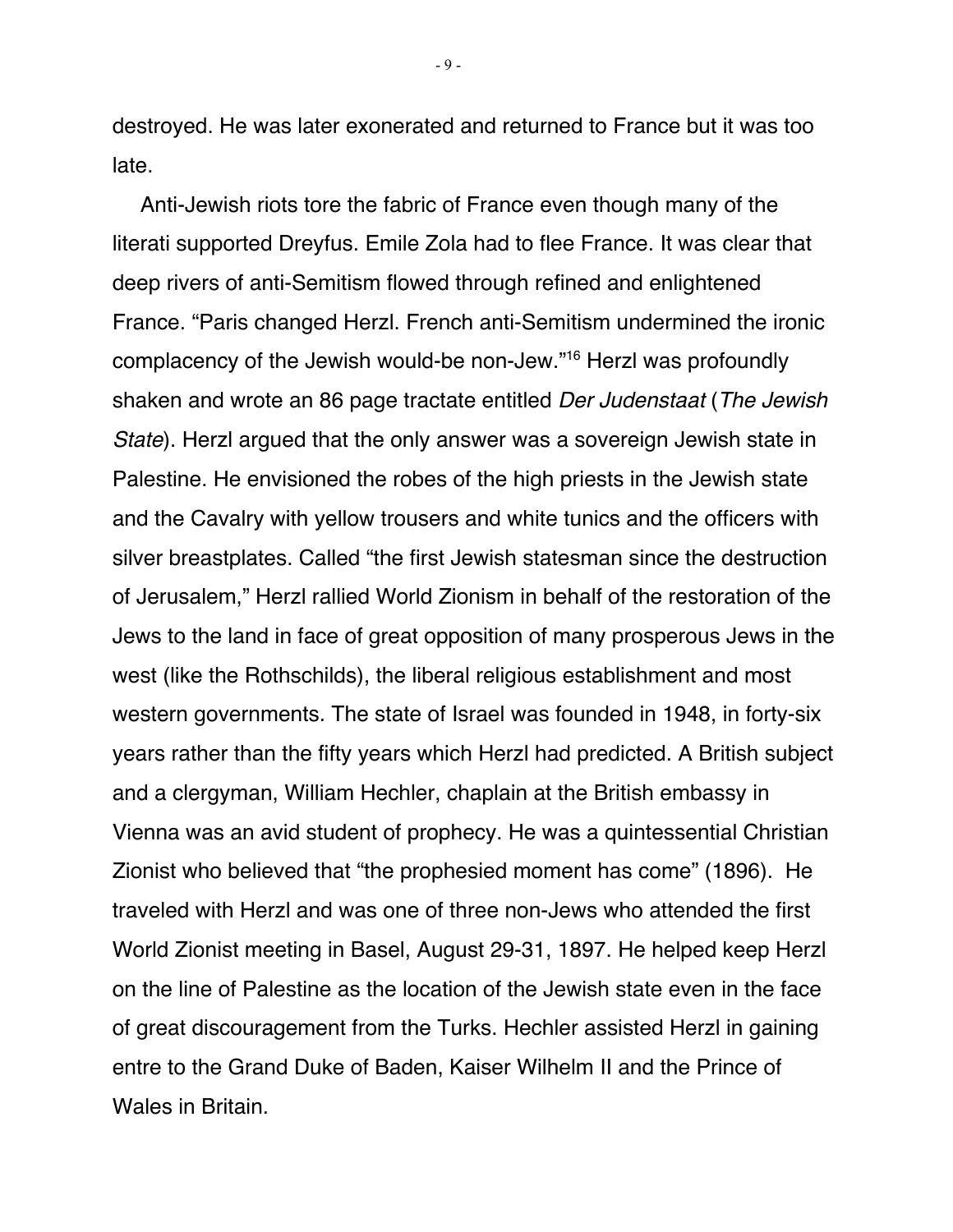It is not difficult to see why the Jews in the face of mounting anti-Semitism in our own time, still see that anti-Semitism has not faded in the west (60% in Europe see Israel as the #1 threat to world peace) and that non-European anti-Semitism is at a frenzied peak, fueled still by The Protocols of the Elders of Zion and the official Saudi line that Zionists are responsible for the 9/11 terrorist attack on New York City. In fact it is clear as one thoughtful Jewish analyst has recently written in the *Jerusalem* Post: "A direct thread runs from Dreyfus to Auschwitz...it was liberal, fin de siecle France that condemned Dreyfus, and it was totalitarian Nazi Germany that carried out the death sentence for his kith and kin. Today there is a Dreyfus mentality in Europe, and there is a foul, Nazi-like mood in the neighboring Middle East. Is Europe the 1930s again? No. Not yet at least."17 (60% of the Palestinians advocate armed conflict even after the establishment of a Palestinian State).

Only today it is a collective Dreyfus. No matter how hard earned is their integration. "Anyone supporting Israel will stand trial as well....the innocence of Dreyfus ultimately proved irrelevant to Europe and its hatred for the Jews."18 But mounting pressure from Jewish and Christian Zionists needed a breakthrough. And it is coming in a most unexpected way. Again and again we see in this narrative that the truth is stranger than fiction. Our God makes even the wrath of men to praise Him. It has always been so and will be so.

#### **IV.WORLD WAR ONE AND THE BALFOUR DECLARATION**

A series of bloody pogroms in Europe, such as the infamous Kishinev pogrom of 1903, in which scores of Russian Jews were murdered, kindled

 $-10 -$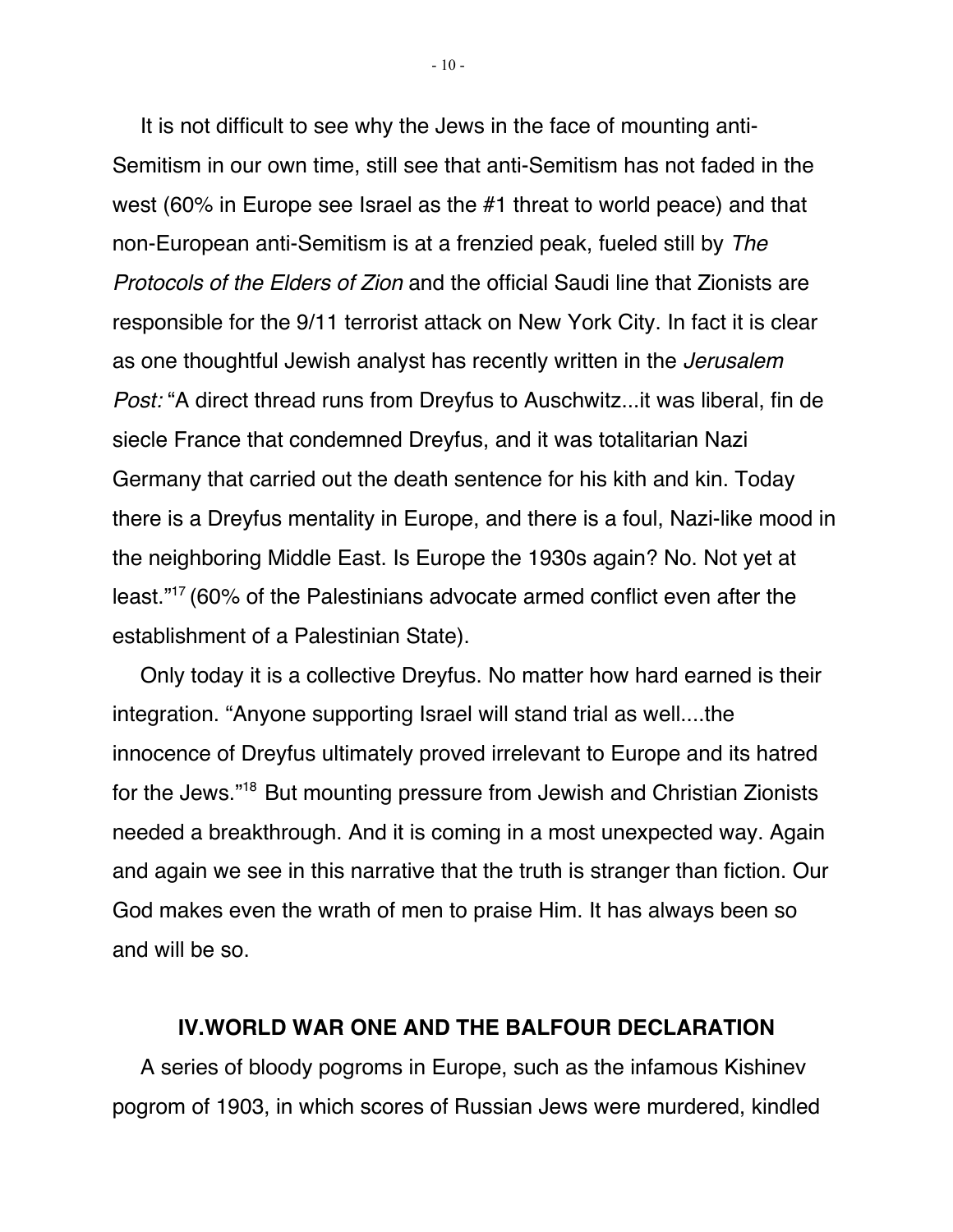the Zionist flame even further. Tiny concessions by the Sultan of Turkey such as a 25 year permission to Lawrence Oliphant to function as the Palestine Development Company, gave small ingress to some oppressed Jews from Rumania and Southern Russia. Sir Moses Montefiore had visited Palestine seven times and planted orange groves for immigrants, the old windmill outside the wall of the Old City of Jerusalem remaining as a vestige of his interest and vision. H.H. Kitchener (1850-1916), one of Britain's great generals and Secretary of State for War in the early years of World War I was a devout Christian who gave himself to the dismemberment of the Ottoman Empire. He had much in common with General Charles Gordon ("Chinese" Gordon) the notable student of Scripture who had explored much of Palestine (after whom Gordon's Calvary is named in recognition of his identification). Gordon was killed by the Mahdi at Khartoum and Kitchener was sent by Gladstone on a mission of conquest. Kitchener's vision is further seen in the secret and very controversial Sykes-Picot Agreement of 1916 in which Britain and France agreed that after the war Turkey would be divested of its Arab provinces and these would be divided between the big "two" who would be guaranted permanent spheres of influence.

Other critical born-again personalities playing significant roles in this unfolding drama and true "lovers of Zion" must include the British war-time Prime Minister, David Lloyd-George, Arthur James Balfour, General Sir Edmund Allenby, T.E. Lawrence and Orde Wingate. God always has his person in the right place at the right time. Several of these were very eccentric but God used them for His glory.

- 11 -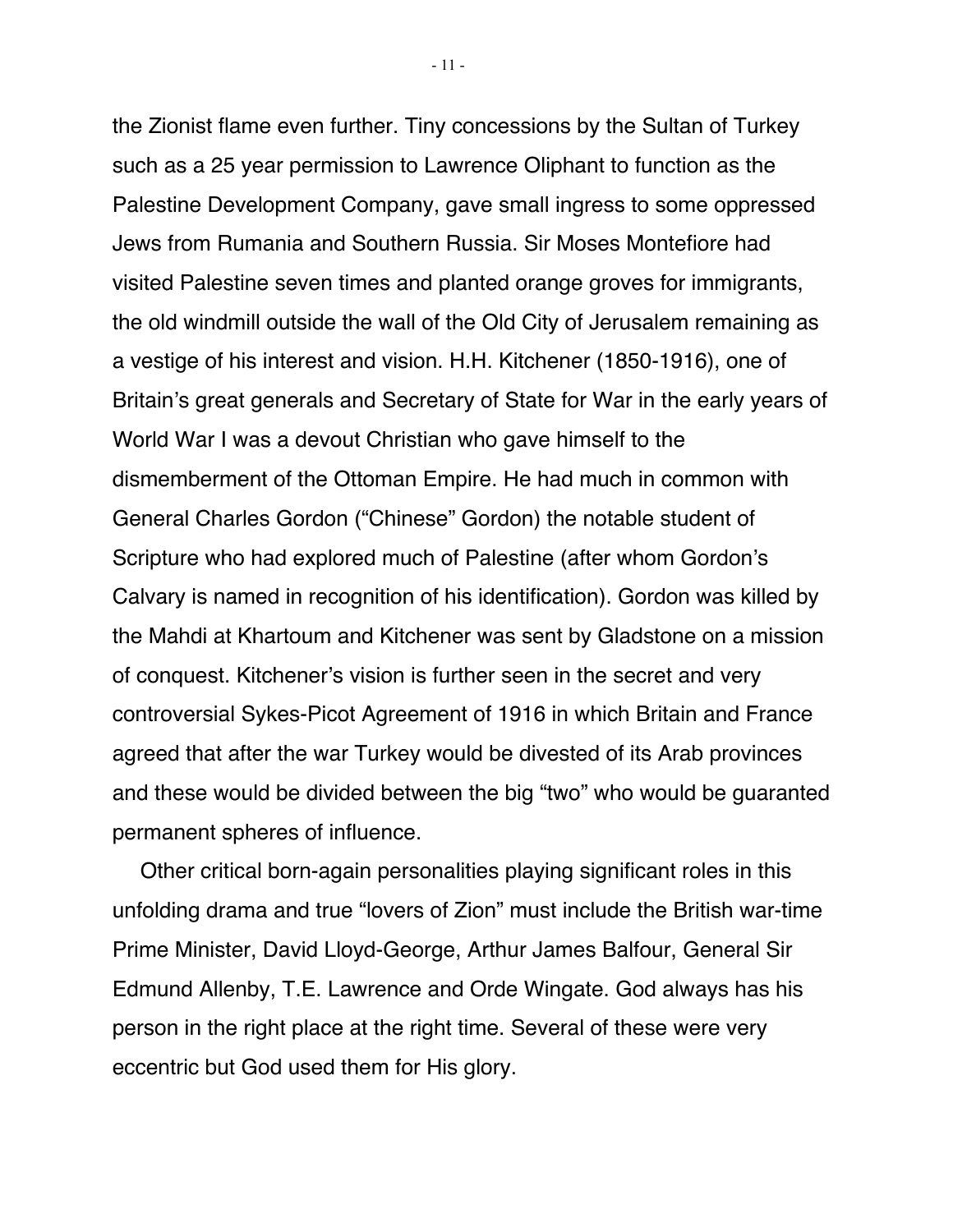The mountainous obstacle was the Ottoman Empire stretched out for 500 years and extended at its peak under Suleiman I to almost all of North Africa and the Balkans.

But now Turkey was "the sickman of Europe." She had fought an inconclusive war with Russia in the previous century and a war with Italy early in the twentieth century. Bulgaria, Serbia and Greece had slipped away from her. A revolt by the Young Turks in 1908 made little change. The barbaric massacres of the Armenians greatly weakened the fabric of her national life and her integrity.<sup>19</sup> Germany long cultivated the Ottoman Turks and the Turks signed a secret defense treaty with the Central Powers.20 Although scoring early success against the British at Gallipoli, the Turks were mauled hopelessly in the war. Prime Minister Asquith of Great Britain at the beginning of the war opined that "the death-knell of the Ottoman Empire in Europe and Asia" had now been sounded.<sup>21</sup> Even H.G. Wells raised the issue - "And now what is to prevent the Jews from having Palestine and restoring a real Judaea?"<sup>22</sup> World War I removed Turkey as an obstacle to the formation of the Jewish state and set Great Britain as a key player in the opening of the land.

But equally significant was the Balfour Declaration of 1917 which expressed her Majesty's government in support of the Jewish aspiration for a homeland in Palestine. The focus here is first on Fritz Haber, a German Jew, who developed a poison gas used by the Germans early in the war greatly demoralizing the Allies. Britain turned to Dr. Chaim Weizmann, a Russian refugee, working as a chemist at the University of Manchester. Weizmann, president of Britain's Zionists, devised a commercial process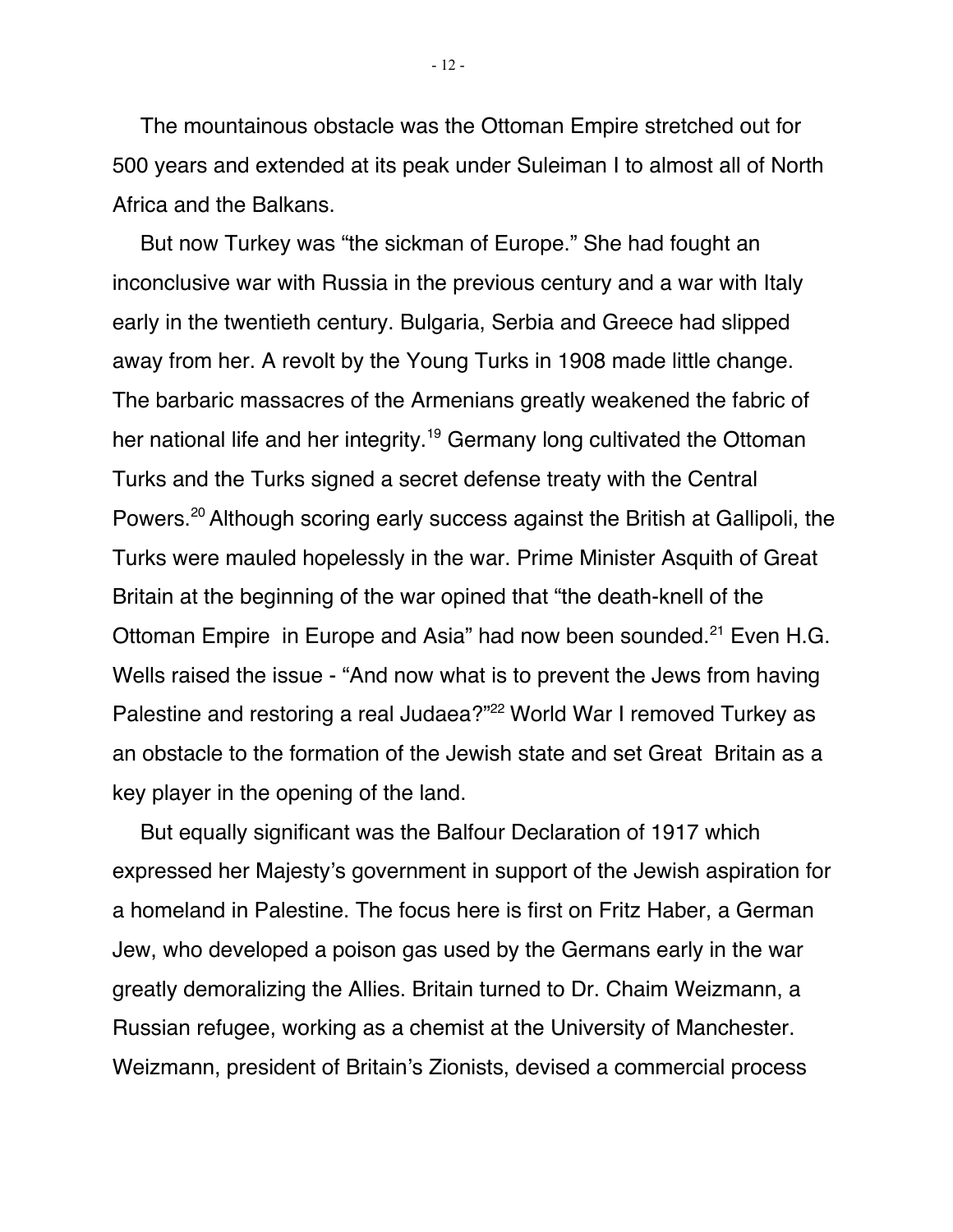for the production of acetone, a prime ingredient in the manufacture of explosives. The British owed something to Weizmann.

With the accession of the Lloyd-George/Balfour government, we have two leaders both favorable to Zionist goals. Lloyd-George was raised in a non-conformist home in Wales. He knew his Old Testament and loved the Jews. Balfour had what one described as "an elegantly detached appearance." He was raised in a devout conservative home where he was taught to "pray for the peace of Jerusalem." He often spoke of his mother's fervent belief in the second advent. He was something of a philosopher and his Gifford Lectures in 1922, Theism and Humanism, are still worth reading. He detested anti-Semitism. He was deeply perturbed by the atomized state of world Jewry. Weizmann helped him see how he could help the Jews. At this point his life-long study of the Bible and his Scottish upbringing commandeered his whole being. Even Barbara Tuchman concedes that "the motive was biblical not imperial."<sup>23</sup> Balfour spoke of what he called "the new decree of Cyrus." Balfour's letter was directed to Lord Rothschild and in part simply states British support for a Palestinian national home for the Jewish people. It was dated as of November 2, 1917. Fiercely debated in the cabinet and opposed by the one Jew in the Cabinet, Edwin Montague, the letter prevailed. Winston Churchill was always a fervent Zionist. Most significantly, the Balfour Declaration, hated and maligned by the enemies of Israel, was incorporated into the permanent record of the Supreme Council of the Peace Conference at San Remo in April of 1920.

American support for the 67 word Balfour Declaration came promptly and vigorously from President Woodrow Wilson. Wilson felt "God sent me to do something."24 The ubiquitous Jews, eleven million strong, were on his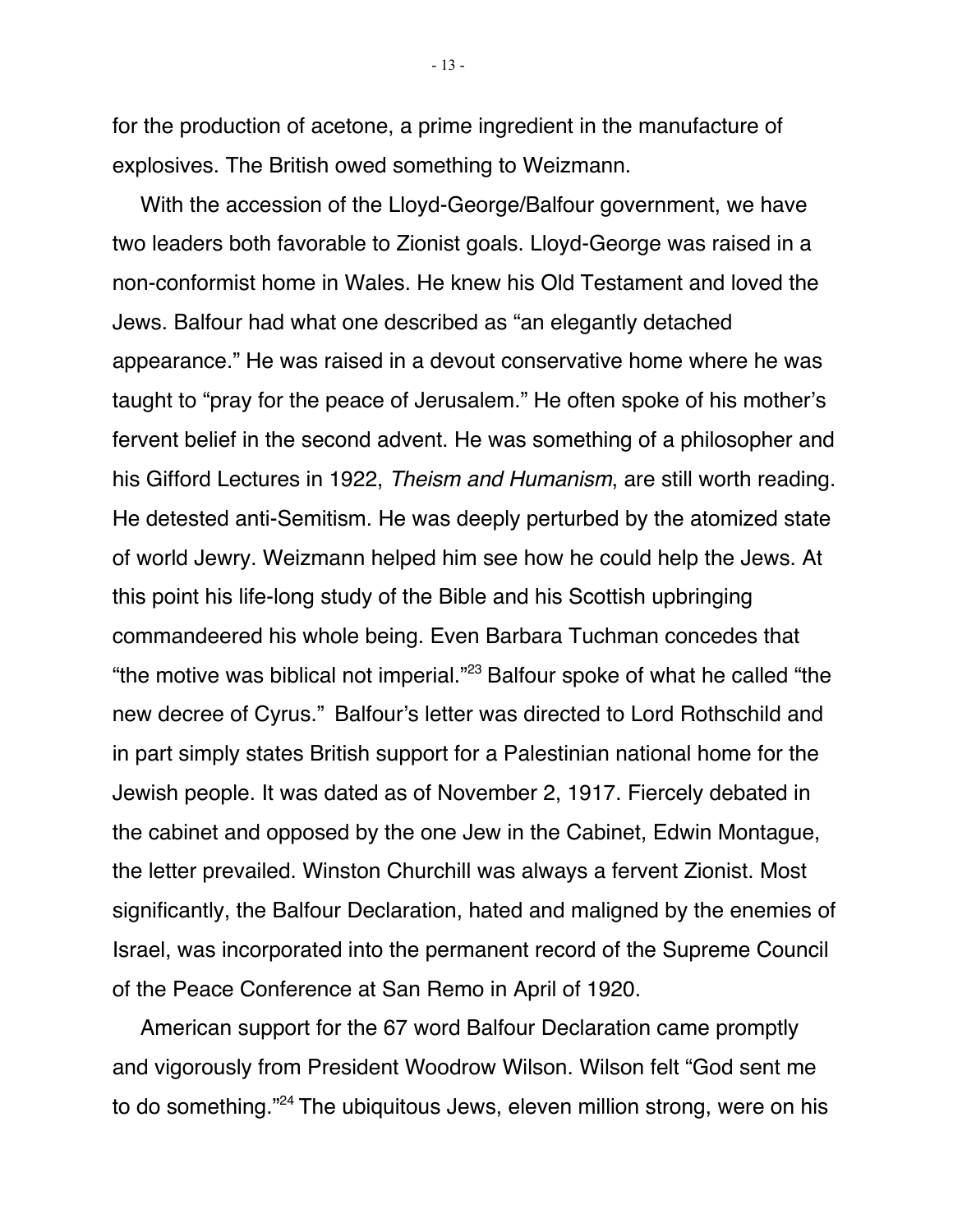heart. "To think that I, a son of the manse, should be able to help restore the Holy Land to its people."25 His Secretary of State, Robert Lansing, knew nothing about the move and the State Department as always was opposed to anything not pro-Arab.

The key figure was Supreme Court Justice Louis Brandeis who had been raised apart from Jewish contacts or tradition, and who became an ardent Zionist in the year of Wilson's first election. Even some Arabs were euphoric at the prospect of some capital being pumped into their lifeless economy, but that soon changed. Wilson was surprised at the opposition expressed at Versailles but he stood firmly. Also helping at this time was General Allenby's "Christmas gift to the British people" who were so spent and weary of war. Lloyd-George had asked for the gift and Allenby marched into Jerusalem on December 11, 1917 followed immediately by T.E. Lawrence who had raised rebellion against the Turks through the Muslim world. The shift into Christian control after 730 years sent shock waves through the Christian world. In London, Dr. F.B. Meyer, the Baptist leader and many others rallied in great meetings. A manifesto was issued indicating that God's promise to restore the Jews to Palestine was beginning to be fulfilled. Thousands gathered in London for the exposition of prophetic themes. So it was around the world.

At bottom line, the British historian Paul Johnson is probably correct in saying that "Weizmann pulled the Zionists through a brief window of opportunity, fated never to open again. Thanks to *Tancred* (Disraeli's novel) and Daniel Deronda (George Eliot's novel), he successfully appealed to the instincts of the British ruling class and thus received the last ex gratia gift of a great power, which went clean against the arithmetic spirit of the age."26

- 14 -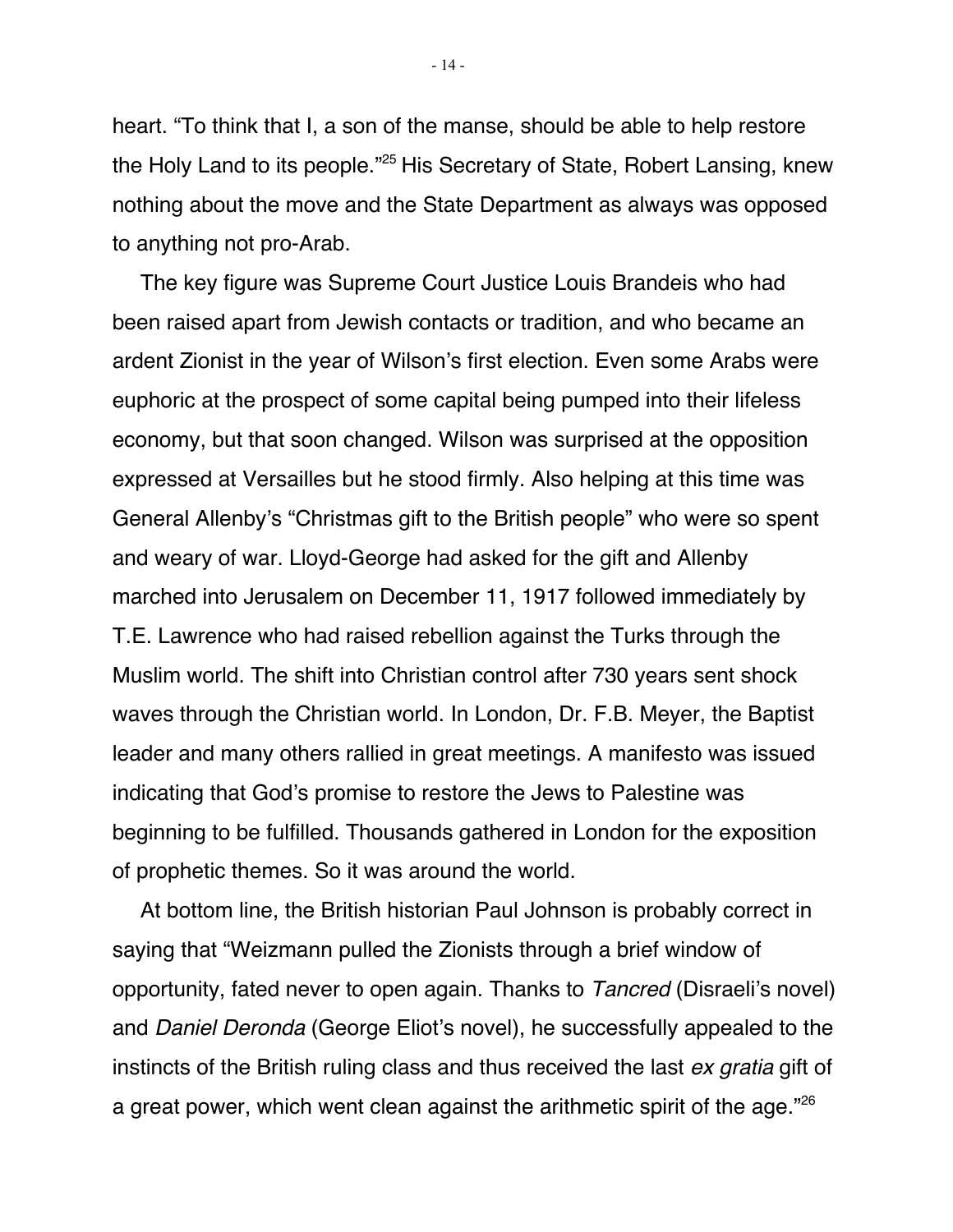Do we not see the hand of God working out His glorious plan and purpose which calls for the restoration of Israel to Zion?

#### **V.WORLD WAR II AND THE HOLOCAUST**

Zionism set itself to work within the League of Nations' mandate to Great Britain, but of course anti-Semitism continued to raise its ugly head around the world. Poland's large Jewish population suffered acutely. Allen Dulles, nephew of Wilson's Secretary of State Lansing fumed at Zionists. The Vatican was dismayed. Mainline and liberal Christendom consistently railed at the developments. Charles Lindberg the aviator and Henry Ford were arch-anti-Semites, the latter speaking of "the Jewish subversion of Christian society." Hirohito's Japan offered to resettle the Jews in Manchuria in 1939. President Franklin Delano Roosevelt spoke out of both sides on the issues and it is unquestionably true that there never would have been an Israel had he been president at the end of the war.<sup>27</sup> Zionism's true friends in Europe and in America were Bible-believing conservative Christians. Then and now.

They saw that Islam's anti-Zionism is also essentially anti-Christianity.<sup>28</sup> Conservative Christians never rejected the Jewish Scriptures but saw their real fulfillment in the return of Jews to *eretz Israel*. The liberal establishment in Christendom was embarrassed by predictive prophecy. They did not accept the idea of Messianic prophecy. Cardinal Spellman pled with President Truman not to recognize the state of Israel. The vicious Roman Catholic anti-Semite from Detroit, Father Coughlin had access to the American airwaves for too long. But fundamental Christians have argued for the major role of a restored Israel in an apocalyptic setting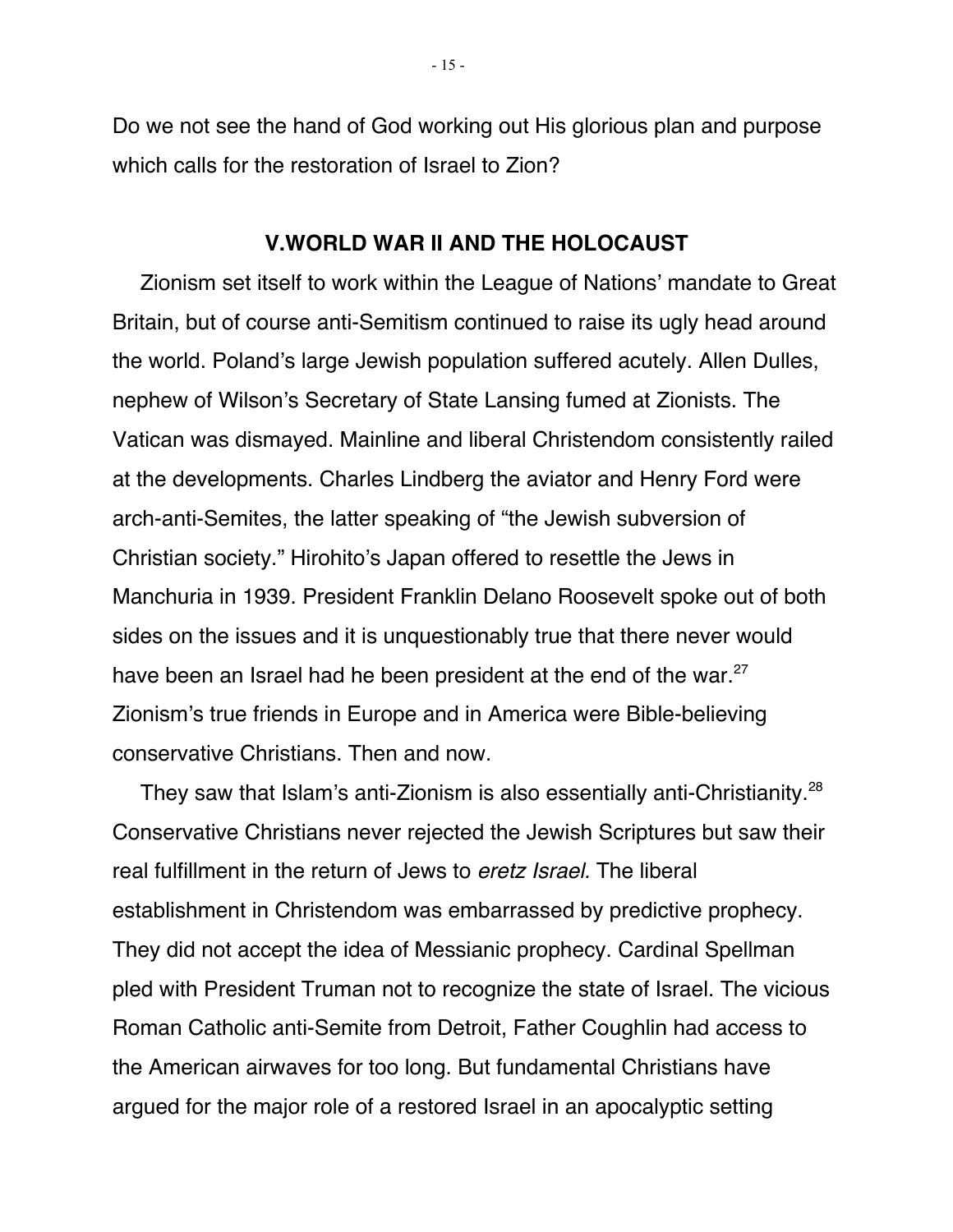faithfully and consistently over many centuries.<sup>29</sup> Great Britain under immense Arab pressure retreated from the Balfour Declaration and finally abandoned the Mandate. The British White Paper of 1939 betrayed the Balfour Declaration and I believe Britain has paid a heavy price for her perfidy (cf Genesis 12:1-3). As early as 1922 Britain partitioned Palestine and gave a huge chunk of the mandated land (4/5), the whole East Bank, to constitute the Hashemite Kingdom of Jordan in an effort to placate the oil-rich Arab states. The first fracture of the land.

While Britain tried to manage the sizzling tensions between the Jews and the Palestinians in the land and while Adolph Hitler was on his way to the ominous base of power from which he murdered 6,000,000 Jews and almost destroyed Europe, conservative Christians were clashing with modernists in ever-increasing intensity. A.C. Gaebelein (1861-1945) wrote a key article in The Fundamentals on prophecy and dealt with the return of the Jews to Palestine and the Balfour Declaration (11.60-61). He gave as his opinion that "The OT is practically a sealed book to every person who does not believe in a literal restoration of Israel to their land." While he argued that only the return of Christ could usher in the real restoration of the nation of Israel, the partial restoration in unbelief must be seen as significant.<sup>30</sup>

That so many of the Jewish Zionists were not practicing Jews and were indeed quite left-wing was troubling to many fundamentalists, but God does use Cyrus and many a crooked stick. David Rausch argues persuasively that Zionism was part of the fabric of fundamentalism (as does Ernest R. Sandeen).<sup>31</sup> Our Hope magazine edited by A.C. Gaebelein consistently

- 16 -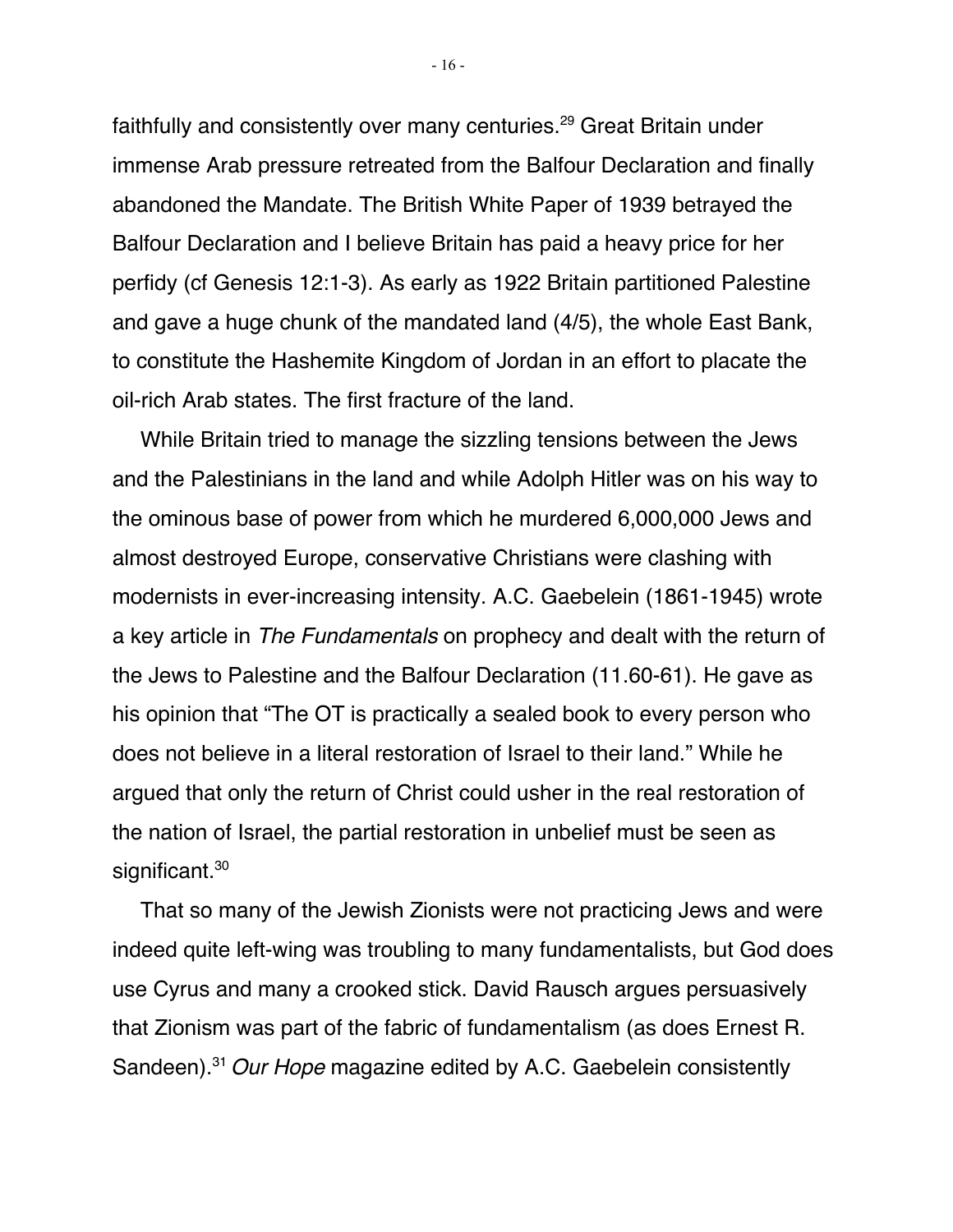documented rising anti-Semitism in the thirties and spoke of MONSTER HITLER.

The unspeakable tragedy and devastation of World War II need not be documented here other than to reference the unimaginable atrocity of the Holocaust which must be seen as the supreme pogrom. The fact is that the Holocaust was planned, supervised and executed by university men and women trained before Hitler came to power. We can see an endemic anti-Semitism in Central Europe going back to Luther's tirade of 1543 entitled The Jews and Their Lies. The world basically turned its back on the suffering of the Jews including President Franklin Roosevelt. Even his close cohort, Supreme Court Justice Felix Frankfurter refused to believe the reports.<sup>32</sup>

Why did so few in Germany protest? Where were the churches? Paul Johnson put it well : "The First World War made the Zionist state possible. The Second World War made the Zionist state essential."33 The earlier war opened the land to the Jews and the later war opened the Jewish people to the land. God is at work!

#### **VI.THE END OF THE BRITISH MANDATE AND THE UNITED NATIONS**

After the peace treaty with Turkey in 1923, the British assumed the mandated trusteeship of Palestine. The first military governor (1920-25) described the people in Jerusalem as waiting for the new High Commissioner "almost faint with happiness and moving as if in the glory and freshness of a dream come true."34 The bloom was soon off the roses. Jolting clashes between Palestinians and Jewish settlers became the order of the day. Chosen as head of the Arab Council was Haj Amin el-Husseini,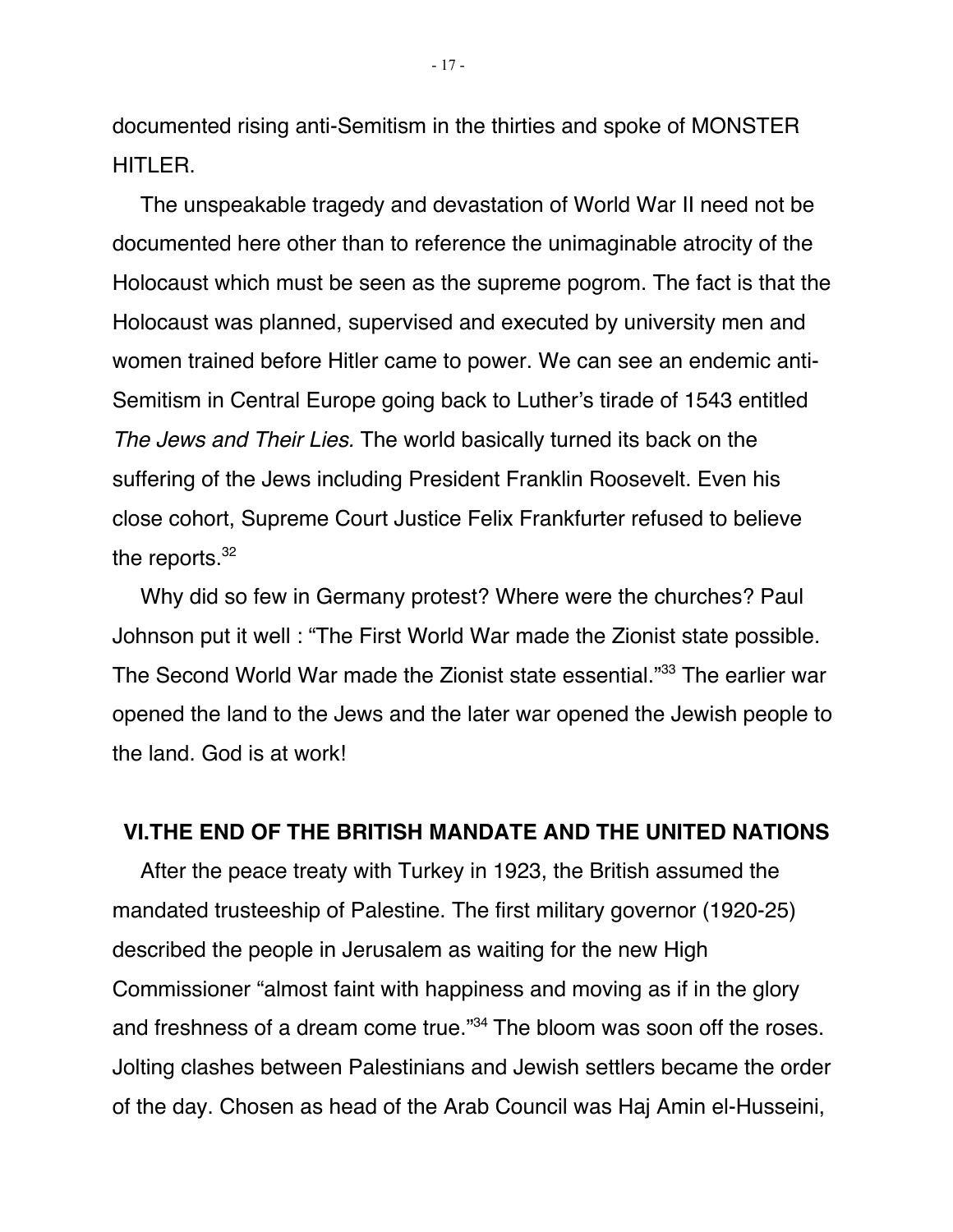the Grand Mufti of Jerusalem, who turned out to be staunch admirer of Hitler and his guest. Leon Uris's Exodus describes how British destroyers fired on the ship and finally its refugees from the death camps were interred again in Cyprus. 769 refugees drowned at sea when the Struma was denied entrance to Palestine. Read John Bierman's Odyssey, the last escape from Germany and how 500 Jews sailed down the Danube and suffered shipwreck, starvation and internment. That Jews should again be behind barbed wire but this time held by the Allies was a very bitter pill for many to swallow.

Generally the Jewish Agency handled matters of immigration but underground groups who challenged the British bias in favor of the Arabs came into being, such as the Irgun with Menachem Begin and the Stern Gang which included another future Prime Minister, Itzhak Shamir. The regular Jewish Defense league was Haganah. The Passover Riots of 1920 saw six Jews killed and 200 injured with much destruction of property. A wave of Arab attacks in 1921 killed 95 and seriously wounded 219. Of course the Jews were not perfect and were drivingly acquisitive in their desire to establish kibbutzim (communal agricultural colonies) and their moshavim (cooperative agricultural settlements). Stemming from disagreements on Jewish procedures at the Western Wall, there was great violence in 1929 (with hundreds of Jews killed including 67 massacred in the town of Hebron) in what must be termed the revolt of 1936.

Some like Vladimir Jabotinsky fought the Arabs. Some Jewish leaders advocated the establishment of a bi-national state. A Royal Commission headed by Lord Peel was established to study the situation and then recommended partition of the land and reduction of immigration (1936).

- 18 -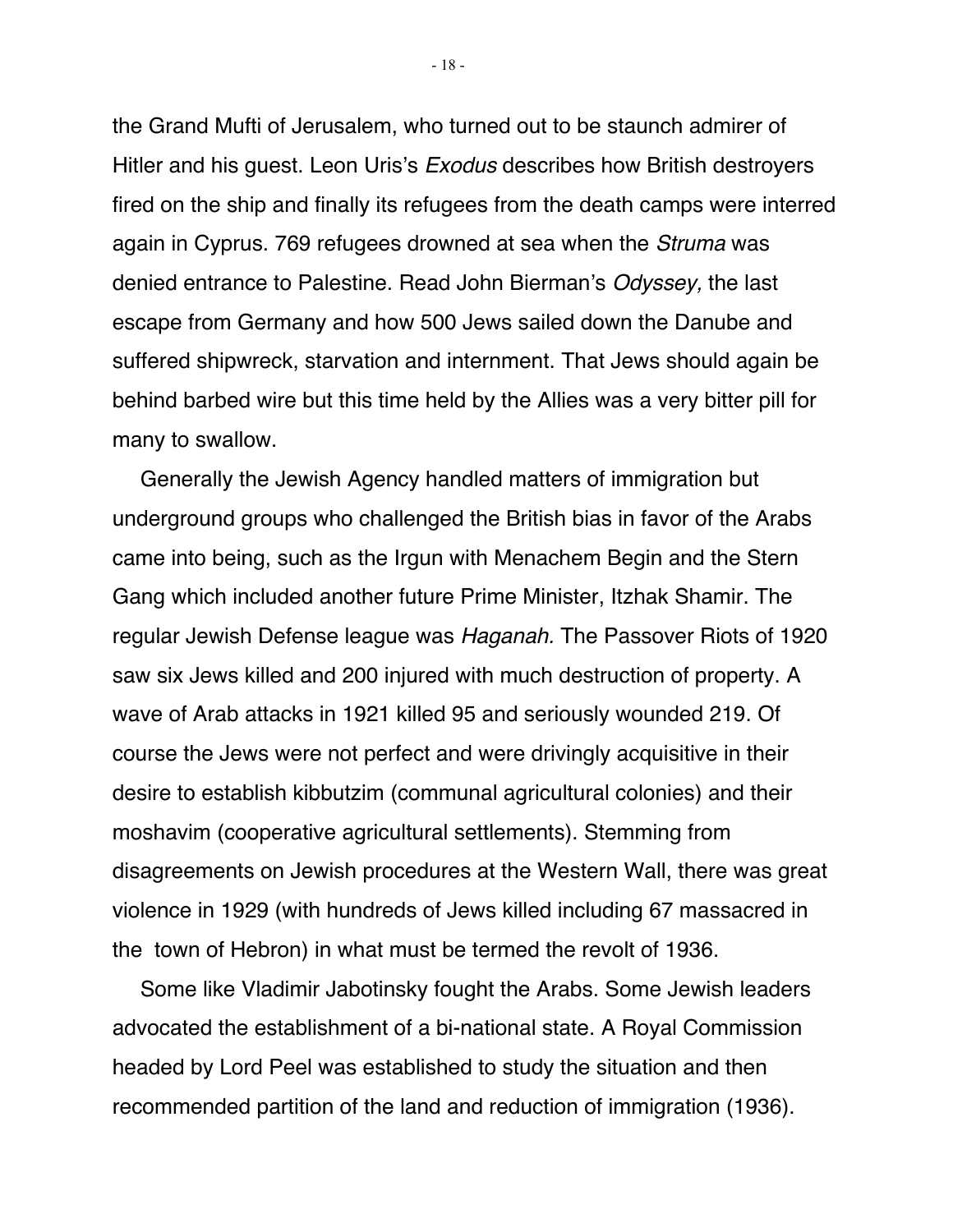The Arabs refused to sit down with the Jews. The Commission concluded that the purpose of the Mandate was to "promote the establishment of the Jewish National Home." Streams of immigration now could not be staunched. Are these not the dry bones coming together? Into this ferment comes the neurotic but very devout believer, Captain Ord Charles Wingate, loved in Israel to this day because he taught the Jews of the yishuv how to defend themselves and thus laid the foundations for the Israel Defense Force.35 In February of 1947 after an Anglo-American Commission of Inquiry, the British admitting total failure asked the fledgling United Nations to take over the mandate and find a permanent solution.

A Special Commission on Palestine (UNSCOP) was formed consisting of eleven member nations (no major power was included). Judge Sandstrom of Sweden headed the commission and Dr. Ralph Bunche represented the UN. The Arabs blundered by boycotting the entire process. Great Britain was angry and offish. The United States was passive seeking a consensus. The Soviet Union was favorable to a Jewish state in order to humiliate Britain. The Commission was not afforded customary courtesy by the British in a stopover at Malta enroute to Palestine. By a remarkable coincidence they saw with their own eyes the British handling of the Exodus; the immigrant ship with 4500 Jews on board. They watched British soldiers "using rifle butts, rubber hoses and tear gas on survivors of the death camps." In this connection the British condemned five Jews to death. Most inopportune.

Great Britain never thought the UN would vote 2/3 for a Jewish state. The Labor Party now in power under Clement Attlee thought they would get Palestine back on referral from the UN and at better terms. Dr. Chaim

- 19 -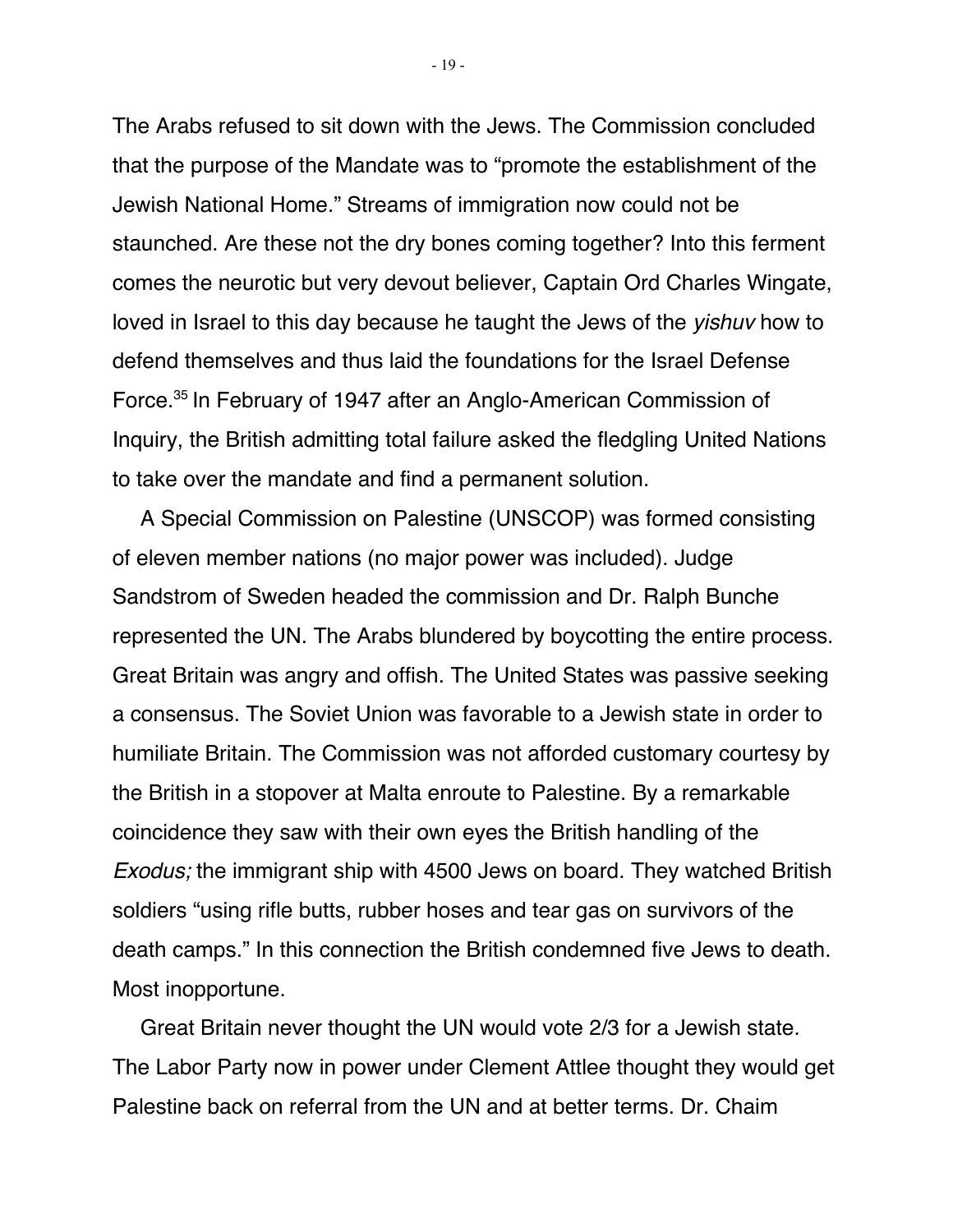Weizmann and David Ben-Gurion made eloquent appeals to the Commission. Weizmann said "It is our last chance."36 The black American diplomat working for the UN had the Commission see Begin and to doubting members said "I am also a member of a persecuted minority."37 A British diplomat asked Bunche if all of his experience had not made him an anti-Semite to which Bunche replied—"Never, a wise Negro can never be an anti-Semite." The commission which had only three sympathetic to a Jewish state at the beginning of the three-month process nevertheless voted unanimously to end the British mandate and partition the land. The change of these votes was a miracle!

The vote in the United Nations was two more than necessary to accept the commission's recommendation, being 33 in favor, 13 against, 10 abstentions. When the vote was announced the Jews were jubilant—there would be a Jewish state for the first time since the days of the Maccabees. The Arabs rioted. On May 14, 1948, the Jewish state of Israel was declared. The Star of David fluttered over Jerusalem.

# **VII.THE EXTRAORDINARY EMERGENCE OF THE MODERN STATE OF ISRAEL**

On May 14, 1948 the British left Jerusalem for good, and the key to Zion Gate was handed over by a contrary British officer to Rabbi Mordecai Weingarten. The interval of time between the UN vote and the declaration of the Jewish State was chaotic. Many Jews were killed and the Jews took reprisals including the Deir Yassin massacre in April of 1948 by the Irgun. Six neighboring Arab states prepared for war. At this point, 500,000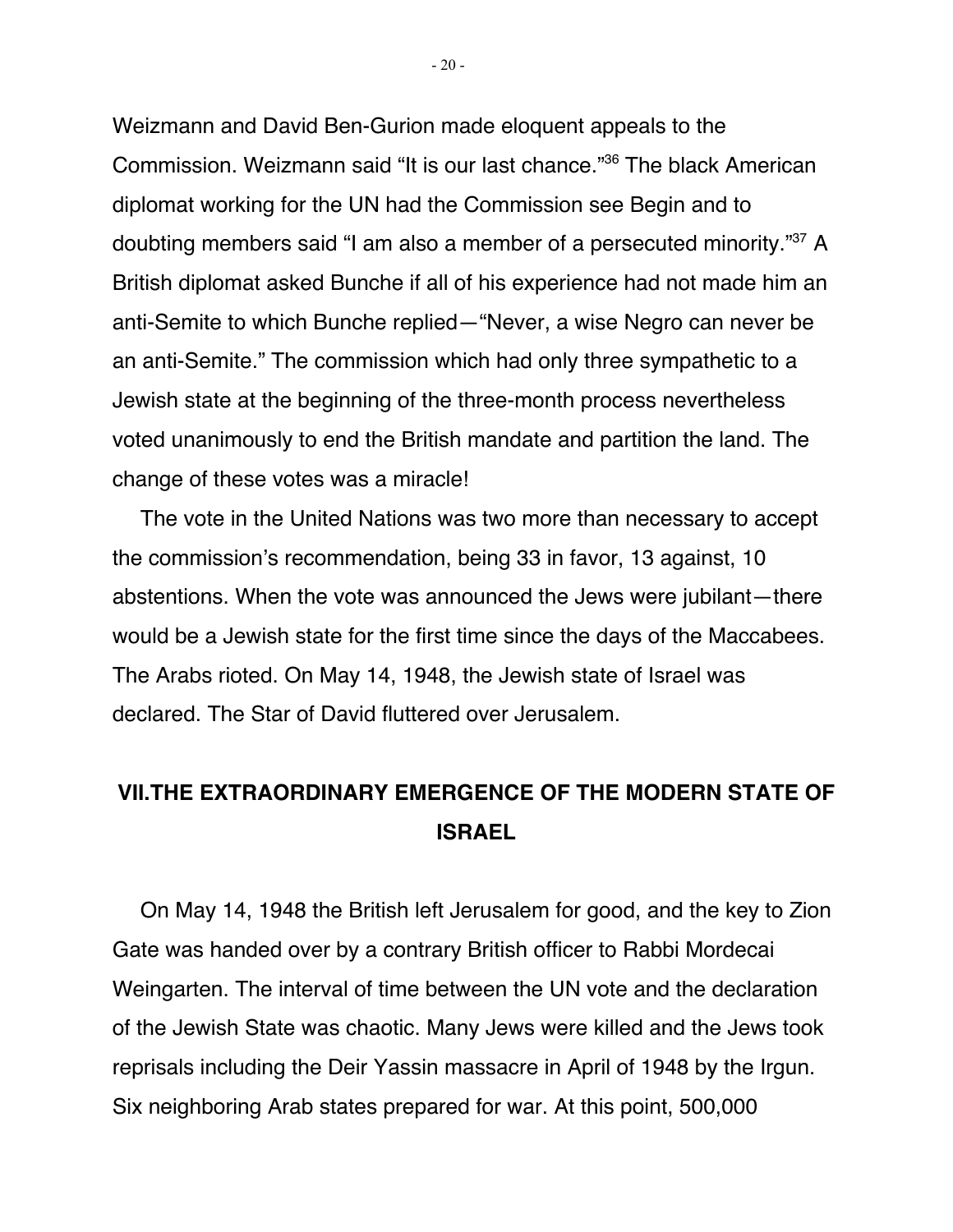Palestinian Arabs fled their homes upon instruction from their leaders in the expectation that the Israelis would quickly be defeated and they would be able to come back to their homes and also to take a share in what the Jews would leave behind in their flight. The Arabs had walked out of the UN declaring that "The partition line shall be nothing but a line of fire and blood."38

The right of return is still a live issue in Middle Eastern negotiations since these persons are still refugees in camps for the most part, never having been welcomed into any Arab nation (although some do live in Jordan). The 900,000 Jews forced out of Arab lands with only what they could carry and the shirts upon their backs are seldom discussed. That the Palestinians are not victims of the establishment of the Jewish State is quite clear.39

The critical issue was now whether or not President Harry S. Truman would recognize the new state of Israel. The State Department wanted to delay recognition in hope that a better solution might be found, viz. giving Israel the Negev or UN trusteeship or some such. President Truman was a nominal Baptist and had a tilt to Zionism because of his upbringing. His advisors almost unanimously urged him to take no action and these included General George Marshall, Dean Rusk, Edward Stettinius, George Kennnan, James Forrestal (very anti-Zionistic) and Warren Austin the US representative at the UN. Eleanor Roosevelt also on the US team at the UN was in favor of recognition but she did not cut much with the President. He had become somewhat negative to Zionist interests because they pestered him all the time. He did not want to see Dr. Chaim Weizmann or anyone.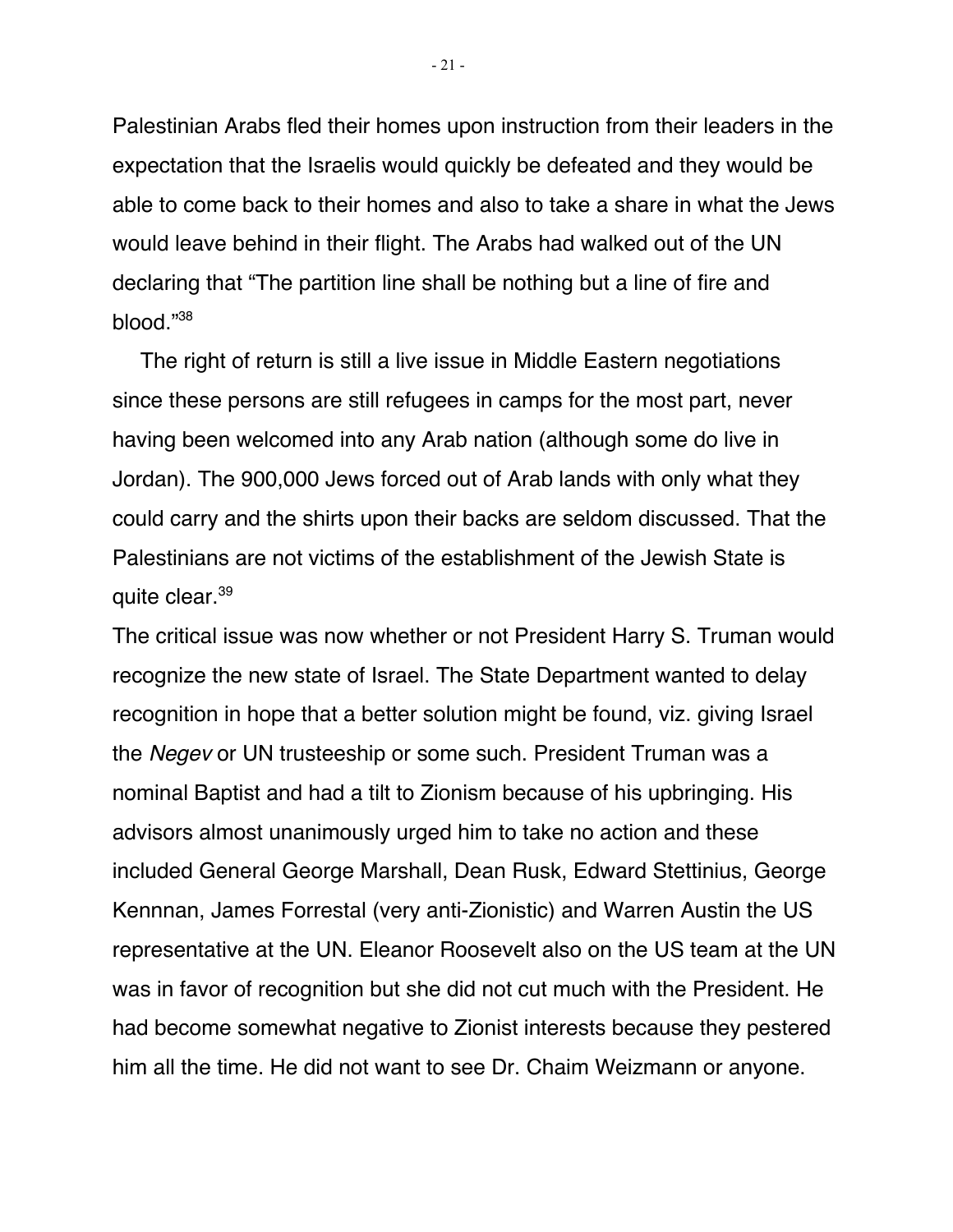The influential B'nai B'rith Executive Vice President Maurice Bisgyer called his friend in Kansas City, A.J. Granoff and asked him if there was some Jewish person in Kansas City with the name Jacobs, Jacobstein, Jacoby. He replied: "You are talking about Eddie Jacobson. I am his lawyer." Jacobson and Truman had been in the haberdashery business together and had fought in the war together. Truman had great confidence in Jacobson and through his good offices Truman was the first to recognize the state of Israel going contrary to all of his advisors. He doubtless went too far on an occasion when he was introduced as "the man who helped create the state of Israel." Grose observed that Truman "let his love of ancient history go to his head.... 'What do you mean helped create? I am Cyrus, I am Cyrus."40

Fascinatingly enough the Soviet Union followed immediately and encouraged their vassel satellite Czechoslovakia to supply arms to Israel. Ben-Gurion sent Mrs. Golda Meir, later prime minister of Israel (who was raised in Milwaukee) to the US to raise funds for the imminent war. She had \$5 in her pocket when she left but returned with \$50 million. This one trip, humanly speaking, ensured the survival of the new born state. South Africa soon joined in the parade of nations to recognize Israel, her leader being General Jan Christian Smuts, last surviving member of the British War Cabinet which had approved the Balfour Declaration three decades earlier.41

Of course many were outraged at the establishment of the state of Israel, many of them liberal thinkers like the historian Arnold Toynbee. Among the Jews, Menachem Begin and other strict constructionists lamented that Israel did not have Bethlehem and Hebron and the whole of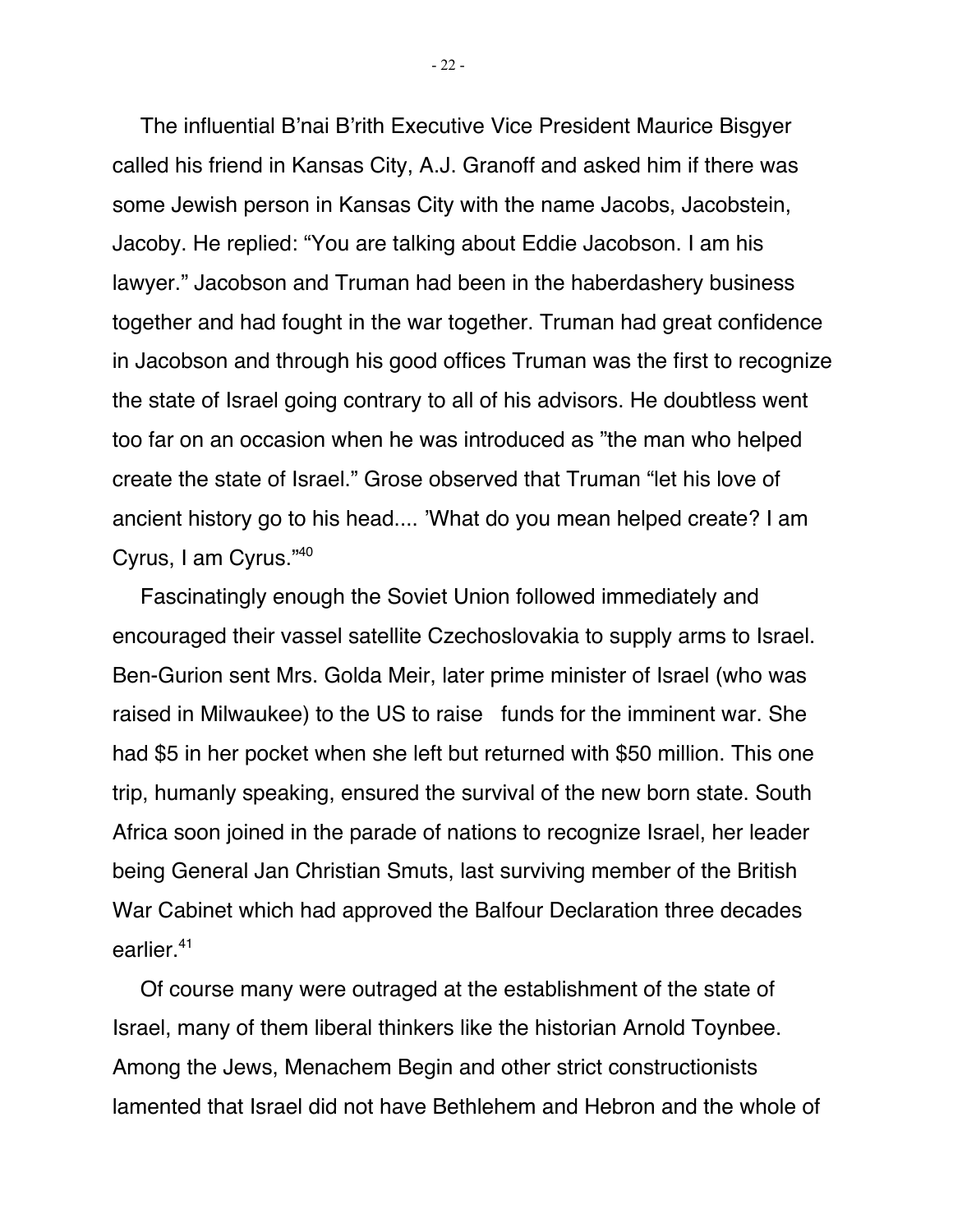the land. Of course the ultimate return will see greater Israel as described in Scripture and as emblazed on the outer face of the Knesset Building in Jerusalem. For the present some compromise had to be made as Begin himself learned when he made peace with Egypt. Only 4% of the American Jews polled indicated they intended to make aliya. But this too will change before the final shape of things to come. The vengeful Palestinian Arabs (1,100,000 people) made all further discussion of refining the UN vote extraneous and launched with their allies (such as the Arab Legion) an allout onslaught against poorly armed Jews who numbered 650,000. Israel's War of Independence lasted 5 1/2 months and cost her 1% of her population. Approximately 6,000 Israelis were killed, which would be like 2,500,000 being killed in a war in our country (our deaths in Viet Nam were about 35,000). Jerusalem was isolated and in grave danger as the Arab Legion under Glubb Pasha advanced. Syria and Lebanon came from the North, Iraq and Jordan from the east and Egypt from the south. Many times Israelis were fighting tanks with Molotov cocktails. Still Israel prevailed.

The Sinai Campaign of 1956 (in collusion with Britain and France) was a brilliant "work of art" in terms of military strategy and marked the introduction of the United Nations peacekeeping force in the region. The Six-day War of 1967 saw Israel launch a dramatic pre-emptive strike and reap the prize of the Golan Heights, the West Bank, all of Jerusalem (where the Palestinians had desecrated Jewish cemetaries and holy sites and forbidden Jews to pray at the Wall), Gaza and the Sinai Peninsula, a fourfold increase in land assets. The P.L.O. was in place after 1964 led by Yassir Arafat who was born in Egypt. What followed was the atrophying" war of attrition" and the almost disastrous Yom Kipper War of 1973.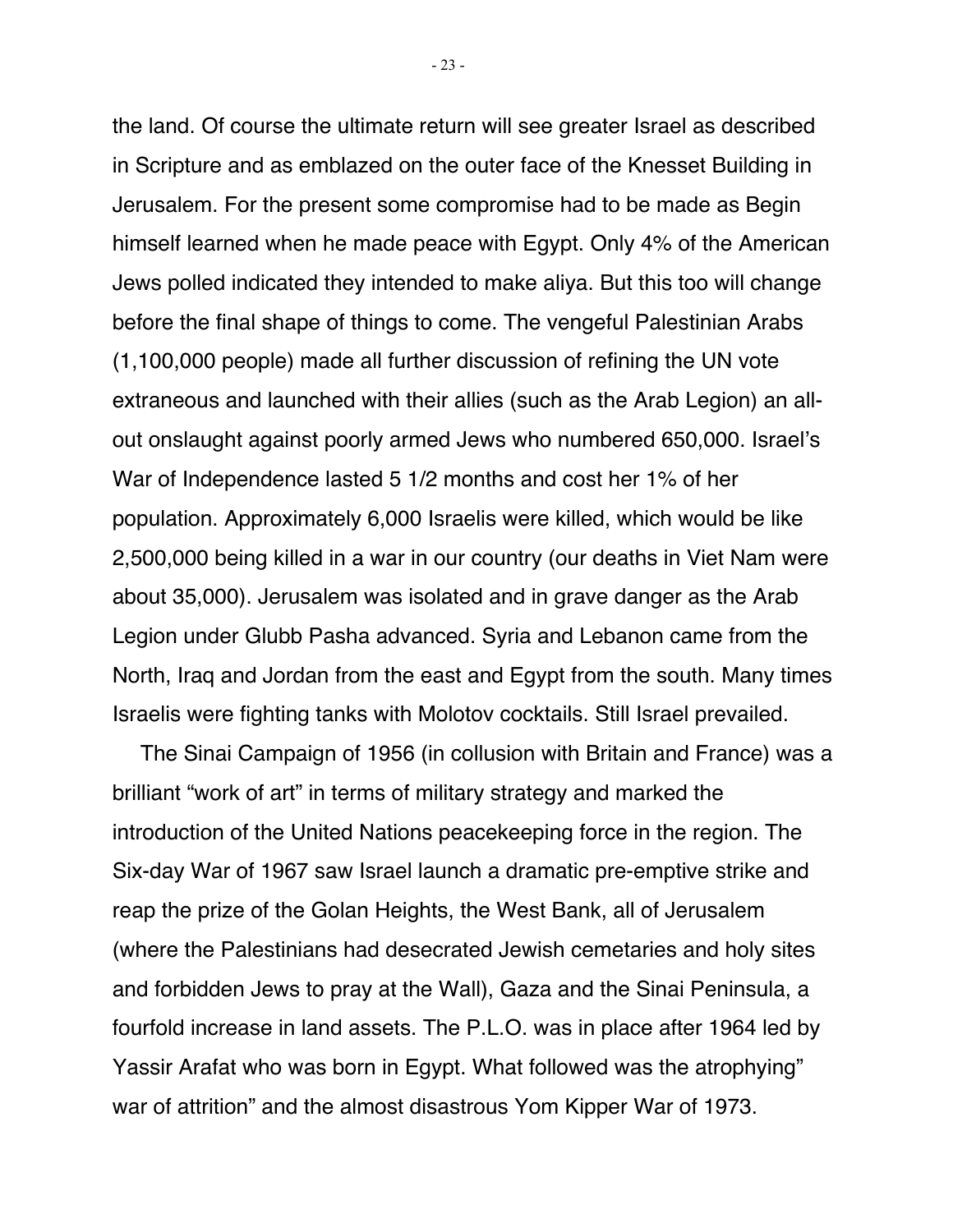Twenty two Arab states were pitted against Israel and the "Peace for Galilee" War in Lebanon was clearly a debacle for Israel, in terms in galvanizing world opinion against her, dividing herself internally, precipitating the fall of Begin and failing to resolve the issue of the P.L.O.<sup>42</sup> Still little Israel continues to thrive as an intellectual, economic and military power. She is the only democracy in the Middle East, electing her government. Israel is the premier "immigrant" society in the world, drawing Jews from 105 different countries. Remarkable stories of how the Kurds helped the Iraqi Jews to escape (a community which once numbered 130,000), the flight of Jews from Yemen, the rescue of the Jews from Egypt in the Six-Day War (with the help of the Spanish ambassador), liberation for the bulk of Romanian Jews, the exodus of the black Jews (the Falashas) from Ethiopia, and more recently the mass movement of Soviet Jews. Presently the emigration of Jews from Argentina and now France continues to build the population of Israel, which is now 6,780,000 people, of which 5,180,000 are Jews and 19% Arab.<sup>43</sup>

The fact is that "Jews are the most universally hated and persecuted ethnic group in history."44 The Arabs refuse to have the name of Israel on any map, refuse to acknowledge that the temple ever stood on what they call "Haram al-Shariff." Sheik Hassan Naasrallah, general secretary of Hezbollah said awhile back: "If Jews all gather in Israel, it will save us the trouble of going after them worldwide."45

The Israeli left under Barak really offered Arafat all, but he refused. The Arabs do not want a settlement, they want to destroy the Jews. The present uptick of worldwide anti-Semitism is incontestably taking place before our eyes.46 The Palestinians do not want Israeli settlements in their proposed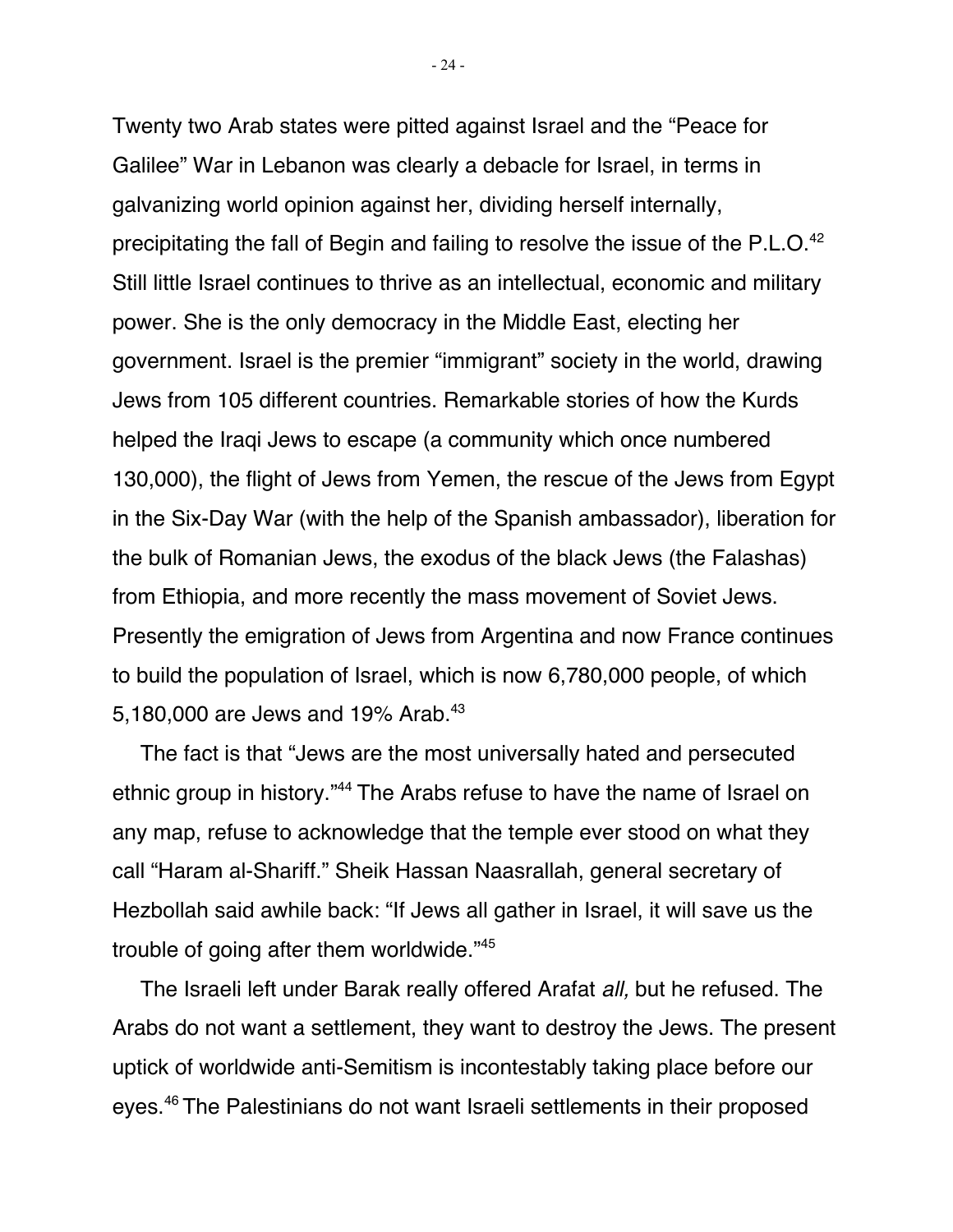state but numerous Arab cities and towns dot Israel's landscape. Why no mention of this? Christian Arabs are being driven out of Palestine by radical Islam (500 Christian Arabs have left Bethlehem in the last six months).47 Palestinian children are brainwashed to die as suicide bombers. The World Court has ruled against Israel's wall of protection. "Europe herself becomes more and more a province of Islam, a colony of Islam" concludes Oriana Fallaci, the Italian writer, given the hollowing out of European Christianity and the anemically low birthright. We can only foresee the increasing isolation of Israel with ultimately even the US forsaking her when "all nations" gather against in the end-time scenario (Joel 3, Zechariah 12).

What we have seen developing over the last century would certainly seem to be the inauguration of the fulfillment of great OT promises like Isaiah 11, Jeremiah 16 and Zechariah 12. In a most remarkable series of what appear to be providential steps, the modern Jewish state of Israel has been established and sustained. We see great tensions within and immense pressure from without to return land to the Palestinians which would make Israel indefensible. How open would we be to return California, Arizona, New Mexico and Texas to Mexico because we took them by force? I believe that the French writer, Jacques Maritain is absolutely correct when he says: "It is a strange paradox to see that the Israelis are being denied their right to the one and only territory to which, considering the entire history of humanity as a whole, it is an absolute certainty that one people has an incontestable claim: for the people of Israel are the one and only people in the world to which one land, the land of Canaan, has been given by the true God, the unique and transcendental God, the center of

 $-25 -$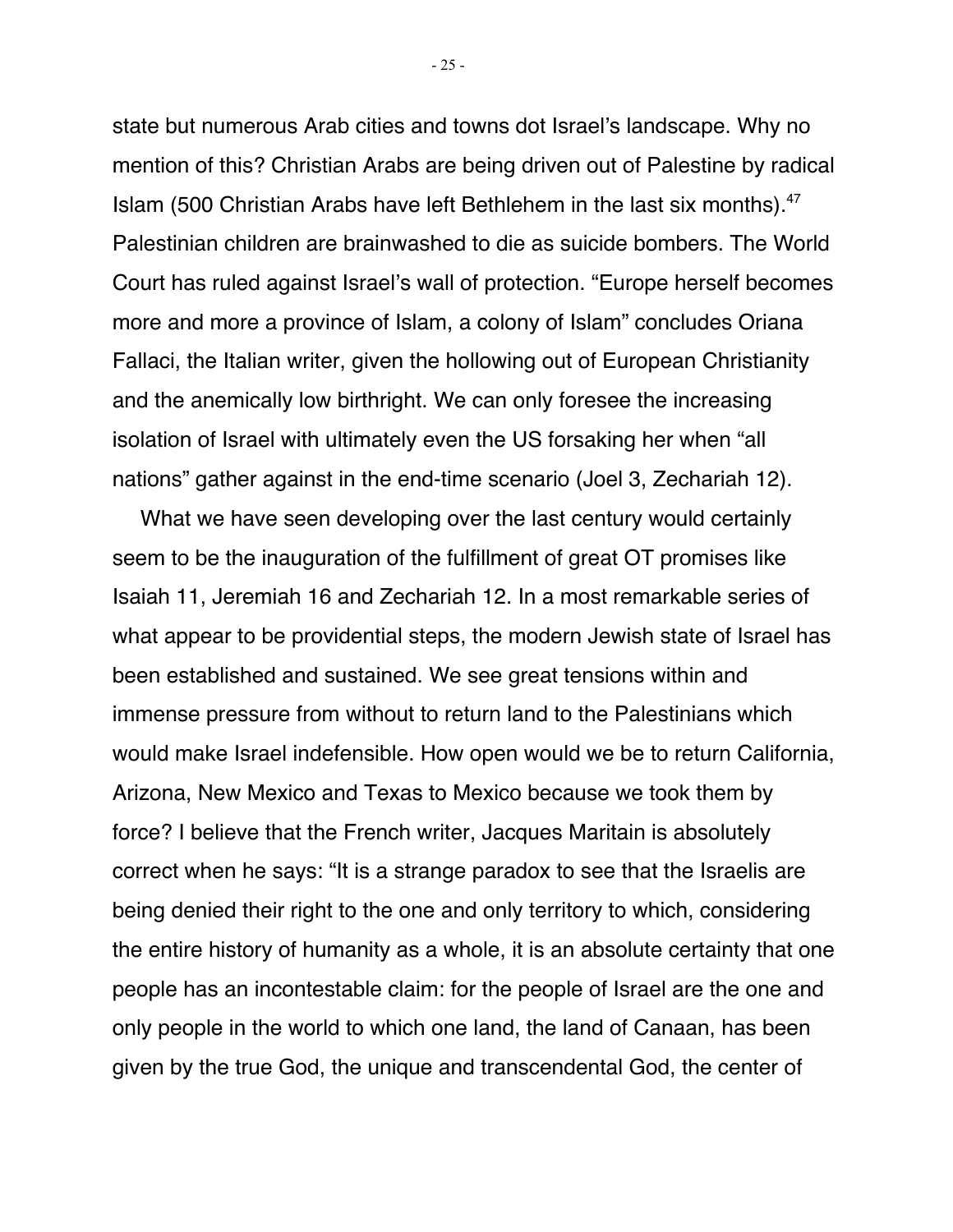the universe and of the human species. And what God has given once, he

has given for all eternity."48

### **ENDNOTES**

1.Charles Warren, quoted in Ronald Sanders, The High Walls of Jerusalem: A History of the Balfour Declaration and the Birth of the British Mandate for Palestine (New York: Holt, Rinehart and Winston, 1983) 11

2.ibid. 12

3.ibid. 12

4. Larry Crutchfield, quoted in David L. Larsen, The Company of Hope: A History of Bible Prophecy in the Church (Bloomington, IN: Authorhouse, 2004) 299

5.John Owen, quoted in David L. Larsen, Jews, Gentiles and the Church (Grand

Rapids, Discovery House, 1995) 126

6.Increase Mather, quoted in ibid. 126

7.Napoleon as quoted in Barbara W. Tuchman, Bible and Sword: England and Palestine from the Bronze Age to Balfour (New York: Ballantine,1956) 163. Napoleon took an army of 38,000 men into the Middle East as far as Acre.

8.Andrew Bonar and R.M. McCheyene, Mission of Discovery: The Beginnings of Modern Jewish Evangelism (Fearn, Roos-shire: Christian Focus, 1996). Rich study.

9.Barbara W. Tuchman, op. cit. 195. The same issues but from a Jewish perspective, cf Franz Kobler, The Vision Was There: A History of the British Movement for the Restoration of the Jews to Palestine (London: Lincoln-Praeger, 1956).

10.Peter Grose, Israel in the Mind of America (New York: Shocken Books, 1983) 27. Written by The New York Times bureau chief in the Soviet Union and Israel.

11. David L. Larsen, The Company of Hope, op. cit. 292

12.Peter Grose, op. cit. 27

13.ibid. 35-36

14.Benjamin Netanyahu, A Place Among the Nations: Israel and the World (New York: Bantam, 1993) 16. Former Prime Minister of Israel.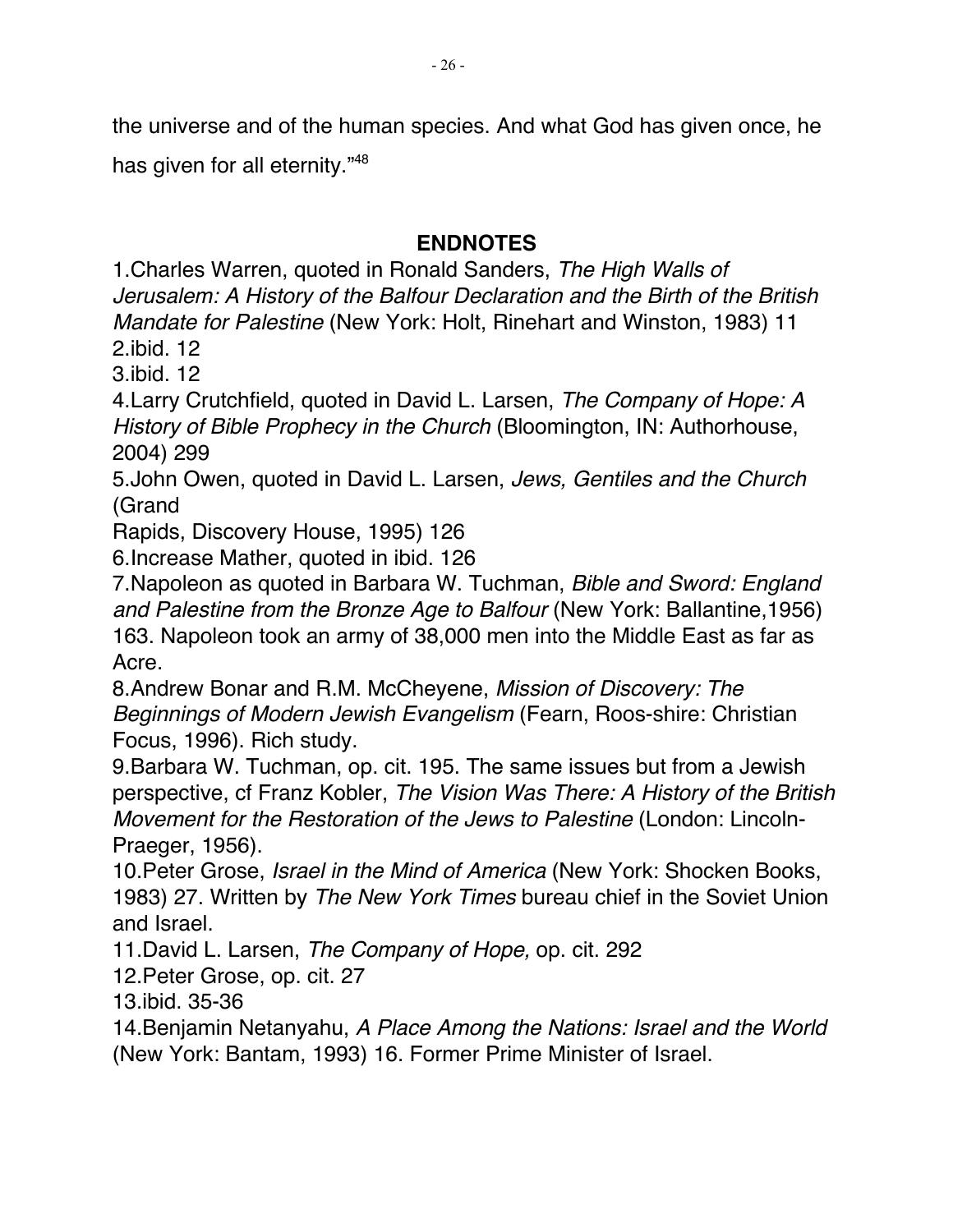15. Ernst Pawel, The Labyrinth of Exile: A Life of Theodore Herzl (New York: Farrar, Straus and Giroux, 1989) 126. Still the best biography of Herzl. 16.ibid. 206 17. Emanuele Ottolenghi, "The second Dreyfus trial," in *Jerusalem Post*, June 25, 2004, 14 18.ibid. 19.G.S.Graber, Caravans to Oblivion: The Armenian Genocide 1915 (New York: John Wiley, 1996). German Chief of Staff Von Moltke: "Militarily Turkey amounts to nothing" 121. 20.Ronald Sanders, op. cit. 42 21.ibid. 59 22.ibid. 60 23.Barbara W. Tuchman, op. cit. 179 24.Peter Grose, op. cit. 66 25.ibid. 67 26.Paul Johnson, A History of the Jews (New York: Harper, 1987) 430ff 27.Peter Grose, op. cit.113 28.ibid. 121 29.Paul Charles Merkley, Christian Attitudes Toward the State of Israel (Montreal: McGill-Queen's University Press, 2001) 154 30.Michael D. Stallard, The Early Twentieth Century Dispensationalism of A.C. Gaebelein (Lewiston: Edwin Mellen Press, 2002) 78 31.David Rausch, Zionism Within Early American Fundamentalism 1878- 1918 (New York: Edwin Mellen Press, 1979) 84. Ernest R. Sandeen documents the same thesis in his The Roots of Fundamentalism: British and American Millenarianism 1800-1930 (Grand Rapids: Baker, 1970, 1978). 32.A general survey of the Holocaust, its roots and tragedy, cf David L. Larsen, Jews, Gentiles and the Church, op. cit. 97-111. A gem of insight: David A. Rausch, A Legacy of Hatred: Why Christians Must Not Forget the Holocaust (Grand Rapids: Baker, 1984, 1990). 33.Paul Johnson, op. cit. 107 34.Barbara W. Tuchman, op. cit. 340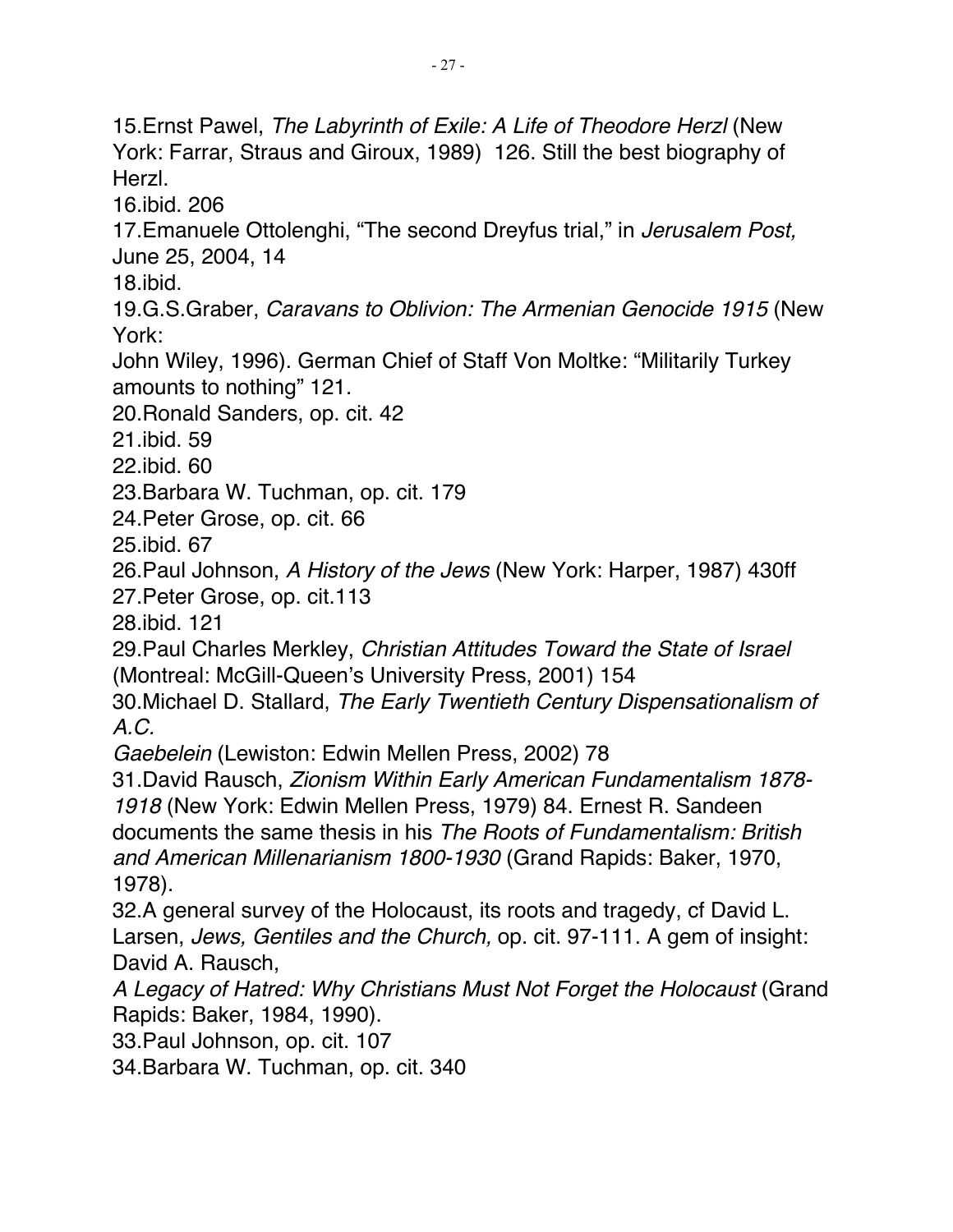35.Leonard Mosley, Gideon Goes to War: The Story of Major-General Orde Wingate (New York: Scribners, 1955); Christopher Sykes, Orde Wingate (London: Collins, 1959). His father's cousin, Sr. Reginald Wingate (also a very committed Christian) was British High Commissioner in Egypt starting in 1916, cf Gabriel Warburg, The Sudan Under Wingate (London: Frank Cass, 1971).

36.Peter Grose, op. cit. 232

37.ibid. 237

38.Abba Eban, An Autobiography (New York: Random House, 1977) 999 39.Joan Peters, From Time Immemorial: The Origin of the Arab-Jewish Conflict in Palestine (New York: Harper, 1984); another fine study of the refugee issue is Samuel Katz, Battleground: Facts and Fantasy in Palestine (New York: Bantam, 1973).

40.Peter Grose, op. cit. 293

41.ibid. 299

42.Still the best classic analysis is Chaim Herzog, The Arab-Israeli Wars: From the War of Independence through Lebanon (New York: Random House, 1982)

43."Israel, Go Figure" in The Jerusalem Post, May 7, 2004,4f

44.David Horowitz, Why Israel is the Victim in the Middle East (Los Angeles: Center for the Study of Popular Culture, 2002). Arabs argue that

the Germans were victimized by the Jews. Holocaust deniers continue to thrive.

45.Quoted in Elena Lappin's review of Richard Ben Cramer's How Israel Lost in

New York Times Book Review, May 23, 2004, 15

46.Gabriel Schonfeld, The Return of Anti-Semitism (New York: Encounter, 2004)

47.For key insights on the Christian Arabs and what they face, cf Raphael Israeli

Green Crescent Over Nazareth: The Displacement of Christians by Muslims in the Holy Land (London: Frank Cass, 2002). For a searching study of serious internal tensions in Israel, cf Noah J. Efron, Real Jews: Secular vs Ultra-Orthodox and the Struggle for Jewish Identity in Israel (New York: Basic Books, 2003). Sobering.

48.Quoted in Paul Charles Merkley, op. cit. 144. Merkley has another sterling book entitled The Politics of Christian Zionism (London: Frank Cass, 1998). As to how liberals have opposed Israel, cf Herschel Fishman,